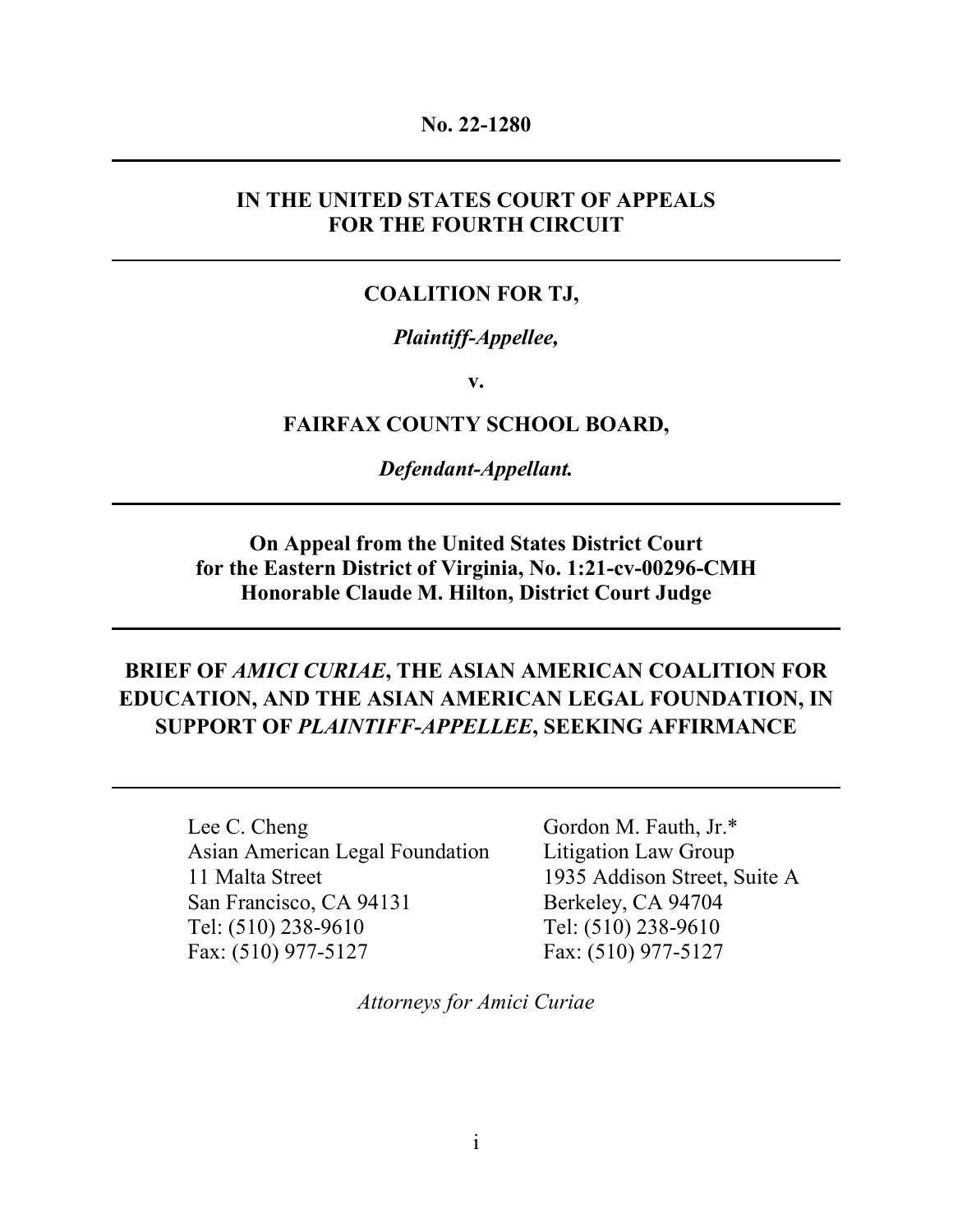#### FRCP **26.1 and Local Rule 26.1 Disclosure Statements**

*Amicus Curiae,* Asian American Coalition for Education is a nonprofit national organization, and not a corporation It has no parent corporation and no stock. It does not know of any publicly held corporation that has a direct financial interest in the outcome of the litigation.

*Amicus Curiae,* Asian American Legal Foundation is a nonprofit corporation organized under the laws of California. It has no parent corporation and no publically held corporation owns 10% or more of its stock. It does not know of any publicly held corporation that has a direct financial interest in the outcome of the litigation.

## **Statement Of Party Consent To Filing Of**  *Amici Curiae* **Brief**

 All Parties to the Appeal have consented to the filing of this brief by *Amici Curiae* pursuant to Fed. R. App. P. 29(a)(2) by giving blanket consent to the filing of *amicus curiae* briefs.

#### **Rule 29 Statement**

No party's counsel authored this brief in whole or in part; no party or party's counsel contributed money that was intended to fund preparing or submitting this brief; and no person, other than *Amici Curiae*, their members, or their counsel, contributed money that was intended to fund preparing or submitting this brief.

Date: June 21, 2022  $/$ s Gordon M. Fauth, Jr.

Counsel for *Amici Curiae* The Asian American Coalition For Education and the Asian American Legal Foundation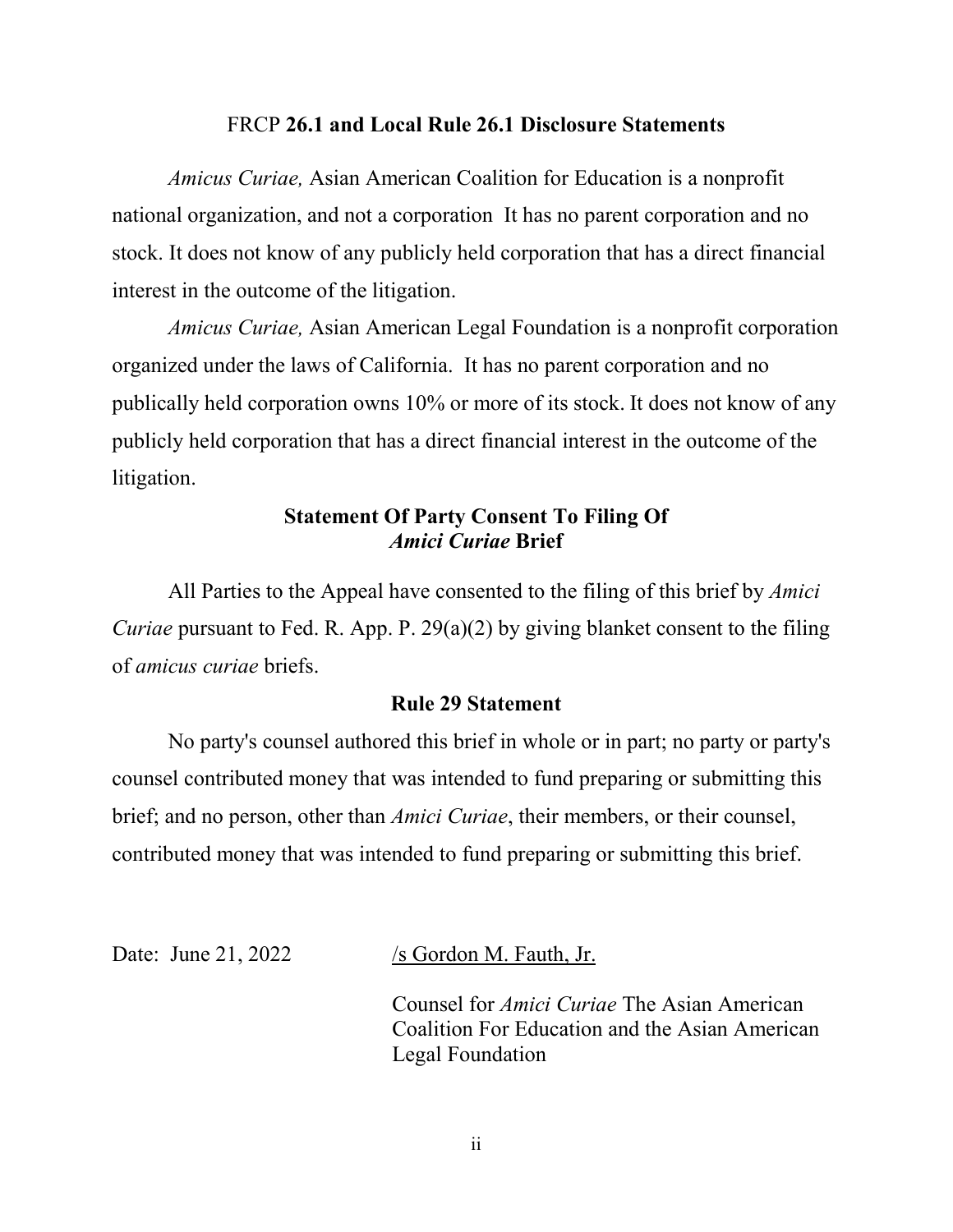# **TABLE OF CONTENTS**

| $\mathbf{I}$ . |                 | THE NEW TJ ADJMISSIONS PLAN WAS RACIALLY MOTIVATED, IN                                                                                                                |  |
|----------------|-----------------|-----------------------------------------------------------------------------------------------------------------------------------------------------------------------|--|
|                | A.              | The Changes Deliberately Target Asian American Enrollment and<br>Perpetuate Stereotypes Historically Used to Justify Persecution of Asian                             |  |
|                | <b>B.</b>       | The Burden of the New TJ Admissions Plan Falls Heaviest on Those                                                                                                      |  |
|                | C.              | Contrary to the School Board's Belief, Asian Americans Contribute                                                                                                     |  |
|                | D.              | The Terrible Effect on the Dignity and Self Worth of Children Who<br>Know They Face Discrimination Because They Are "Asian."10                                        |  |
|                | Ε.              | Negative Stereotyping Encourages Hostility and Violence against Asian<br>Americans Not Only in Schools But Also in the Streets of Our Cities 13                       |  |
| II.            |                 | THE RATIONALES USED TO JUSTIFY DISCRIMINATION AT TJ<br>ECHO THE REPELLANT STEREOTYPES HISTORICALLY USED TO<br><b>JUSTIFY DISCRIMINATION AGAINST ASIAN AMERICANS15</b> |  |
|                | A.              | Throughout Much of America's History, Persecution of Asian                                                                                                            |  |
|                | B.              |                                                                                                                                                                       |  |
|                | $\mathcal{C}$ . | World War II Internment of Japanese American Families 18                                                                                                              |  |
|                | D.              | The Disgraceful History of Discrimination Against Asian Americans in                                                                                                  |  |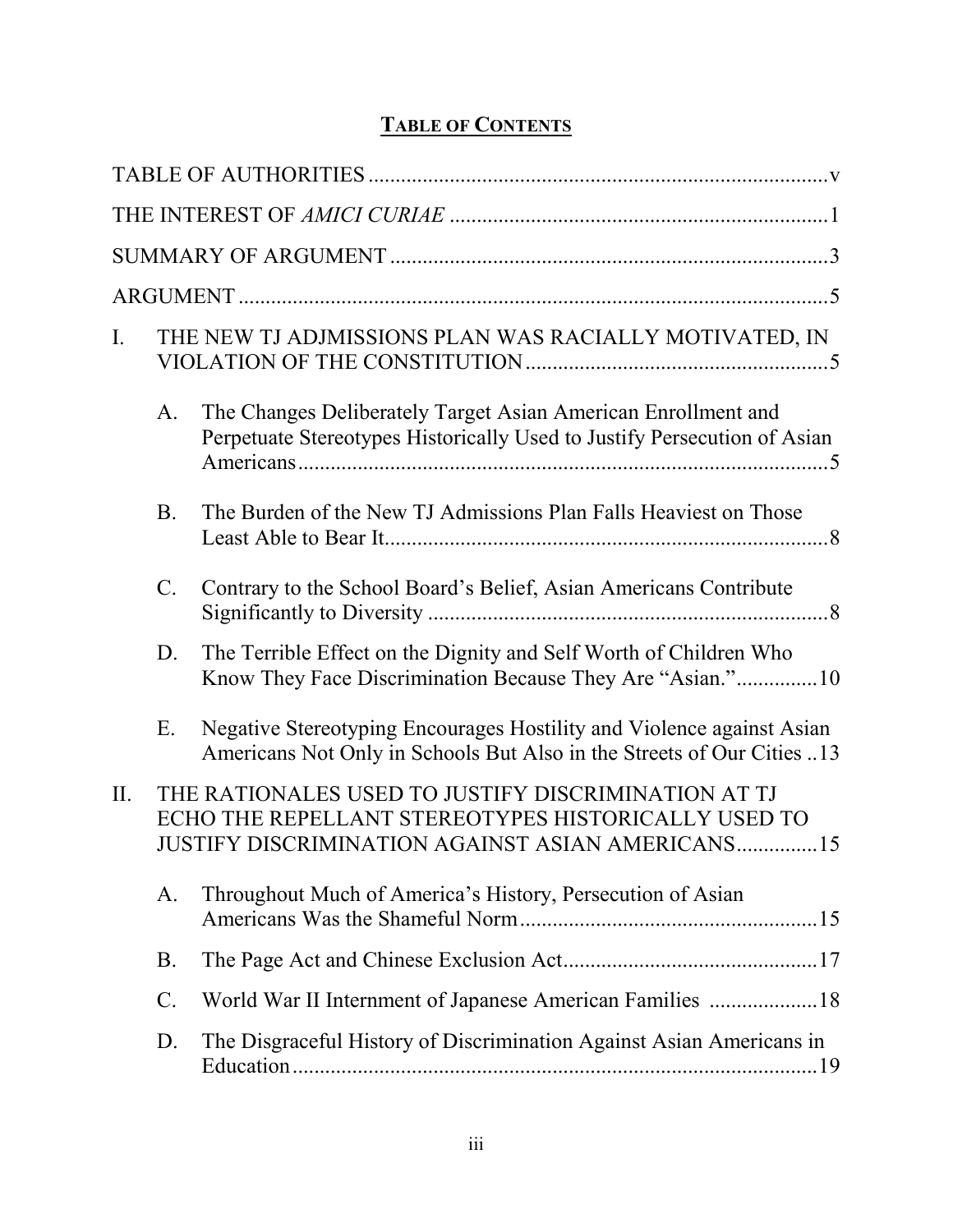| III. |           | THE SEARCH FOR DIVERSITY AT A HIGH SCHOOL CANNOT<br>.21                                                                    |
|------|-----------|----------------------------------------------------------------------------------------------------------------------------|
|      | A.        | The School Board's Goal of Mirroring the Demographics of Northern                                                          |
|      | <b>B.</b> | There is No Pedagogical Need for Diversity in K-12 That Would Justify                                                      |
|      |           | IV. DEFICIENCIES IN K-8 EDUCATION CANNOT BE ADDRESSED BY<br>.25                                                            |
|      | A.        | Racial Balancing Will Destroy Our Public Academic Schools, Leaving<br>.25                                                  |
|      | <b>B.</b> | If America Is to Retain Its Leading Position In The World, There Needs<br>to Be More Not Less Emphasis on Academic Merit28 |
|      |           | .30                                                                                                                        |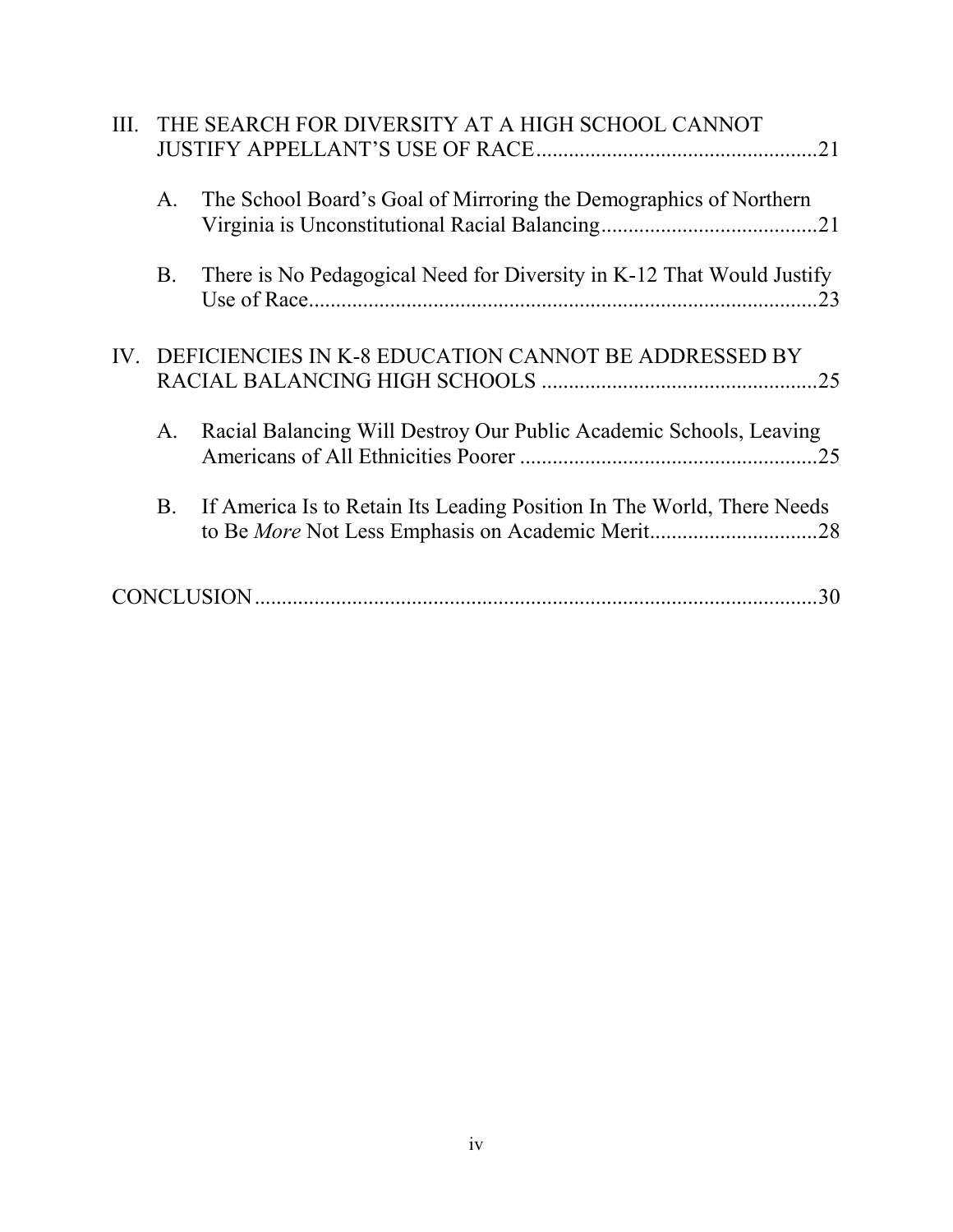# **TABLE OF AUTHORITIES**

# **Cases**

| Hirabayashi v. United States, 828 F. 2d 591 (9th Cir. 1987)19               |  |
|-----------------------------------------------------------------------------|--|
|                                                                             |  |
| Ho v. San Francisco Unified Sch. Dist., 147 F. 3d 854 (9th Cir. 1998)passim |  |
|                                                                             |  |
|                                                                             |  |
|                                                                             |  |
| Korematsu v. United States, 584 F. Supp. 1406 (N.D. Cal. 1984)18 n. 5, 19   |  |
|                                                                             |  |
|                                                                             |  |
| NE Fla. Ch. of the Ass. Gen. Contractors v. City of Jacksonville,           |  |
|                                                                             |  |
| Parents Inv. In Comm. Sch. v. Seattle School No. 1,                         |  |
|                                                                             |  |
|                                                                             |  |
|                                                                             |  |
|                                                                             |  |
|                                                                             |  |
| San Francisco NAACP v. San Francisco Unified Sch.                           |  |
|                                                                             |  |
|                                                                             |  |
| United States v. Wong Kim Ark,                                              |  |
|                                                                             |  |
| Wong Him v. Callahan,                                                       |  |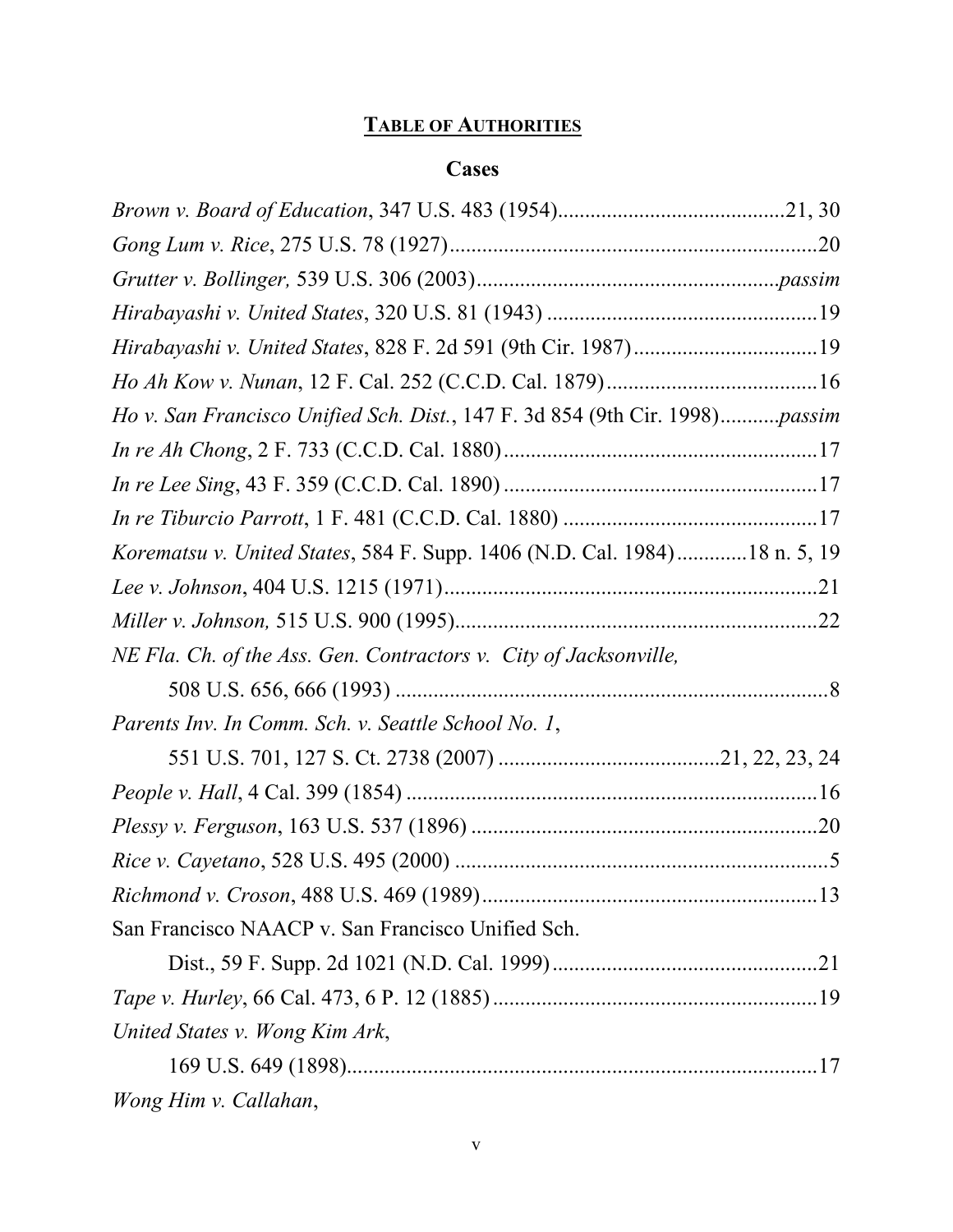| Yick Wo v. Hopkins, |  |
|---------------------|--|
|                     |  |

## **Constitution, Statutes, Orders**

## **Record**

| Joint Appendix ("J. |  |  |
|---------------------|--|--|
|---------------------|--|--|

## **Books**

## **Miscellaneous**

*Admission Considerations in Higher Education Among Asian Americans,* Yi-Chen (Jenny) Wu, American Psychological Association, *available at* http://www.apa.org/pi/oema/resources/ethnicity-health/asian-american/articleadmission.aspx ......................................................................................................... 10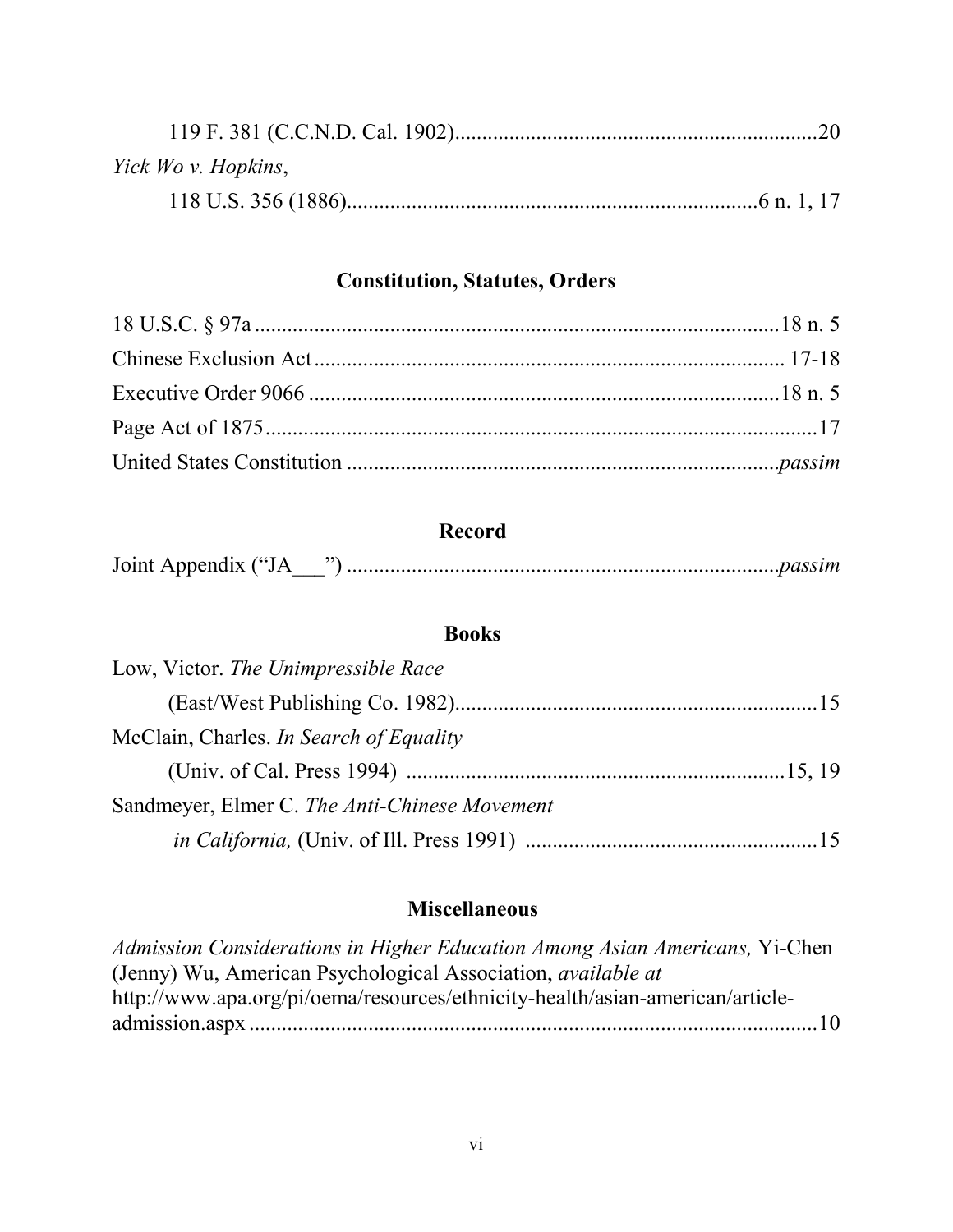| Americans for Merit-Based Admissions, Wall Street Journal (April 28, 2022),<br>found at https://www.wsj.com/articles/americans-for-merit-based-admissions-<br>pew- research-poll-ibram-x-kendi-11651181826? mod=trending now opn 228                                                             |
|--------------------------------------------------------------------------------------------------------------------------------------------------------------------------------------------------------------------------------------------------------------------------------------------------|
| Anti-Asian Hate Crimes Rose 73% Last Year, Updated FBI Data Says, NBCNews<br>(Oct. 25, 2021), found at https://www.nbcnews.com/news/asian-america/anti-<br>asian-hate-crimes-rose-73-last-year-updated-fbi-data-says-rcna3741 13                                                                 |
| Boston Public Schools Sued over Alleged Race-Based Admissions, Breitbart (June<br>13, 2022), found at https://www.breitbart.com/education/2022/06/13/boston-                                                                                                                                     |
| Boston School Committee Chair Resigns After Outrage Over His Mocking Of<br>Asian American Names, located at https://www.wbur.org/edify/ 2020/10/22/<br>.27                                                                                                                                       |
| Chinese American Challenge to Court-Mandated Quotas in San Francisco's<br>Public Schools: Notes from a (Partisan) Participant-Observer, 16 HARV.                                                                                                                                                 |
| Chinese Immigration and the Chinese Exclusion Acts, found at https://<br>history.state.gov/milestones/1866-1898/ chinese-immigration18                                                                                                                                                           |
| DOE-Sponsored Group Said Asians Benefit From White Privilege, New York<br>Post (May 26, 2019), found at https://nypost.com/2019/05/26/doe-may- have-                                                                                                                                             |
| Expelling Asian Americans From Top Schools Proves NYC Education Is Off The<br><i>Rails</i> , New York Post, May 3, 2021), found at https://nypost.com/2021/05/03/<br>expelling- asian- americans-from-top-schools- proves-nyc- education-is -off-the-                                            |
| Federal Judge Withdraws Opinion After Anti-White Texts Emerge In Boston<br>Public Schools Case, Washington Examiner (July 12, 2021), found at<br>https://www.washingtonexaminer.com/news/federal-judge-retracts-opinion-                                                                         |
| Free Dictionary, The, <i>available at</i> https://idioms.                                                                                                                                                                                                                                        |
| The Founding Fathers Made Our Schools Public. We Should Keep Them That<br>Way, The Washington Post (Aug. 20, 2017) available at https://www.<br>washingtonpost.com/news/ made-by-history/ wp/2017/ 08/20/early-america-had-<br>school-choice-the-founders-rejected-it/?utm_term=.815adf5587ba 19 |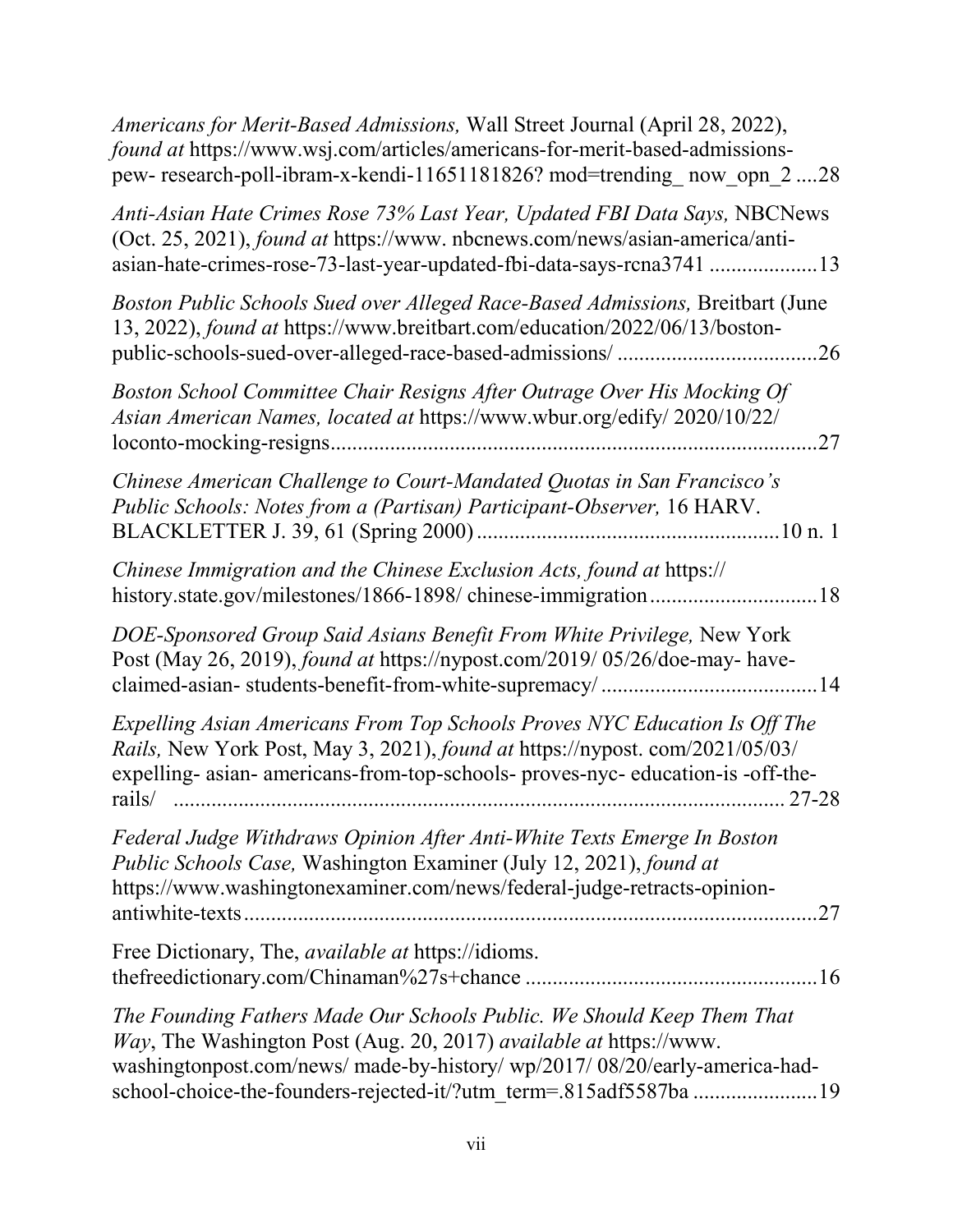| Group Preferences and the Law, U.S. House of Representatives Sub-Committee<br>on the Constitution Hearings, Lee Cheng (June 1, 1995), available at<br>http://www.archive.org/stream/grouppreferences00unit/grouppreferences00unit_dj      |
|-------------------------------------------------------------------------------------------------------------------------------------------------------------------------------------------------------------------------------------------|
| Harvard Warns That Chinese Tech Is Rapidly Overtaking American Capabilities,<br>The Byte, found at https://futurism.com/the-byte/harvard-report-china-tech 28                                                                             |
| Hate Crimes Against Asian Americans Are on the Rise, Time, Feb. 18, 2021,<br>found at https://time.com/5938482/asian-american-attacks/14                                                                                                  |
| How Asian American Teens are Told to Downplay Their "Asianness" for College<br>Applications, found at https://www.businessinsider.com/high-school-students-                                                                               |
| How Colleges Partner With K-12 On Student Success, University Business, Oct.<br>17, 2019, found at https://universitybusiness.com/colleges-partner-k-12-student-                                                                          |
| Income Inequality in the U.S. Is Rising Most Rapidly Among Asians, Pew<br>Research Center, July 12, 2018, located at https://www.pewresearch.org/social-<br>trends/2018/07/12/income-inequality-in-the-u-s-is-rising-most-rapidly-among-  |
| Key Facts about Asian Americans, a Diverse and Growing Population, Pew<br>Research Center (April 21, 1921), found at https://www.pewresearch.org/fact -                                                                                   |
| S.F. School Board Extends Lowell High Lottery Admission For Another Year, But<br>Debate Is Not Over, San Francisco Chronicle, Dec. 16, 2021), found at<br>https://www.sfchronicle.com/sf/article/Lowell-High-lottery-admission-likely-to- |
| SFNAACP Fails Black Students, Critical Rice Theory (Dec. 22, 2021), found at<br>https://dianey.substack.com/p/sfnaacp-fails-black-students?s=w 26                                                                                         |
| Surge in Anti-Asian Hate Crimes Raises Fears, Daily Bulletin, March 5, 2021,<br>found at https://www.dailybulletin.com/2021/03/05/surge-in-anti-asian-hate-                                                                               |
| Tape v. Hurley, Aftermath, found at https://en.wikipedia.org/wiki/20                                                                                                                                                                      |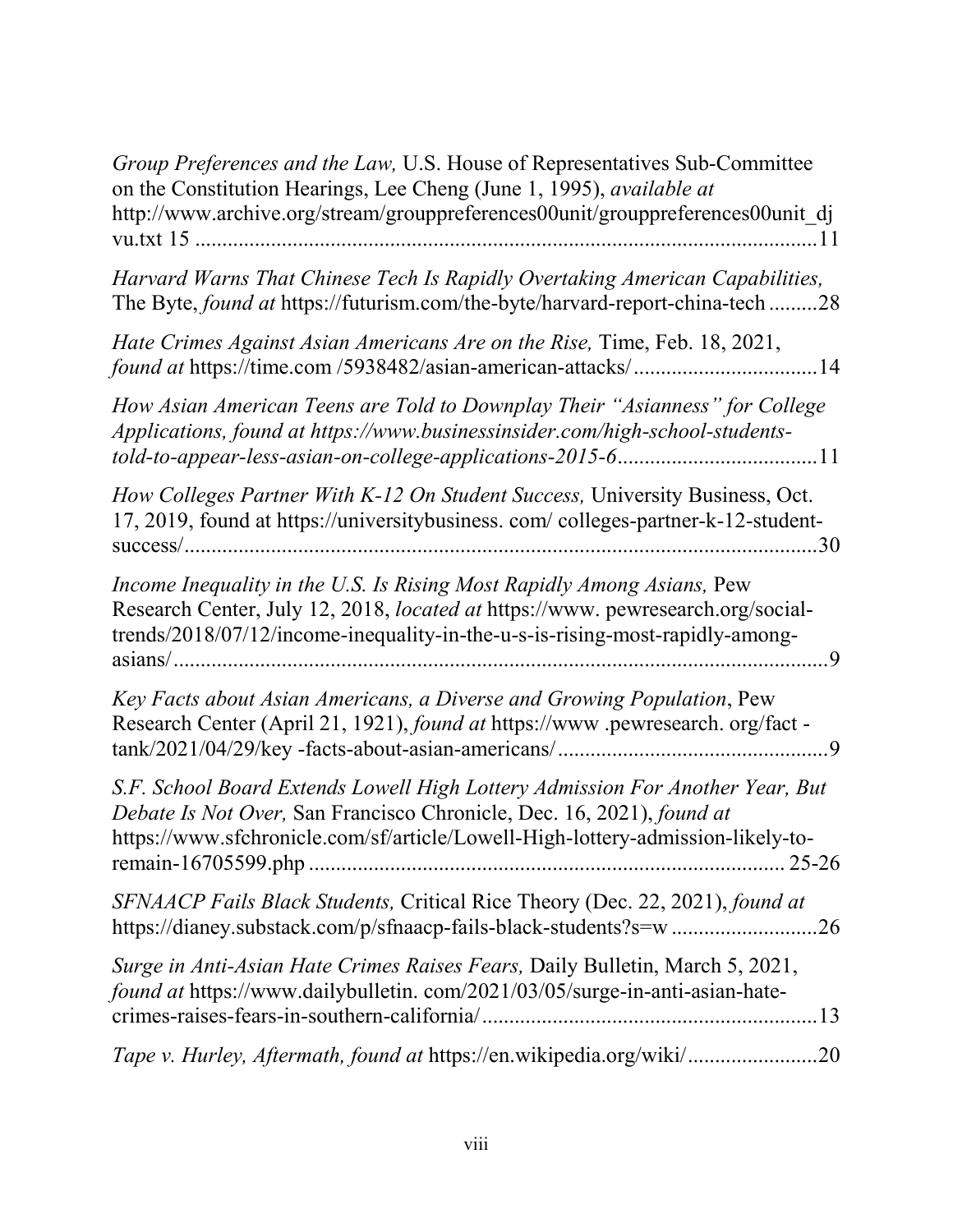| Tips From the Princeton Review: Act Less Asian, Add Pics if You're Black, Akane<br>Otani, Bloomberg (Nov. 21, 2014), <i>available at</i> https://www.bloomberg.<br>com/news/articles/2014-11-21/princeton-review-tells-asians-to-act-less-asian-and-<br>12                                                                                                                                                 |
|------------------------------------------------------------------------------------------------------------------------------------------------------------------------------------------------------------------------------------------------------------------------------------------------------------------------------------------------------------------------------------------------------------|
| To Get Into Elite Colleges, Some Advised To 'Appear Less Asian,' Bella English,<br>The Boston Globe (June 1, 2015), <i>available at</i> https://www.bostonglobe.com/<br>lifestyle/2015/06/01/college-counselors-advise-some-asian-students-appear-less-                                                                                                                                                    |
| Which Political Leader Expressed Concerns about California Universities<br>"fill[ing] their entire freshman classes with nothing but Asian Americans"?,<br>Washington Post (May 19, 2015), found at https://www. washingtonpost.com<br>/news/volokh-conspiracy/wp/ 2015/05/19/ which -political -leader -expressed-<br>concern- about-california- universities- filling -their- entire- freshman- classes- |
| Why Are Asian Americans Kids Killing Themselves?, George Oiao, Plan A<br>Magazine (Oct. 3, 2017), available at https://planamag.com/why-are-asian-<br>12                                                                                                                                                                                                                                                   |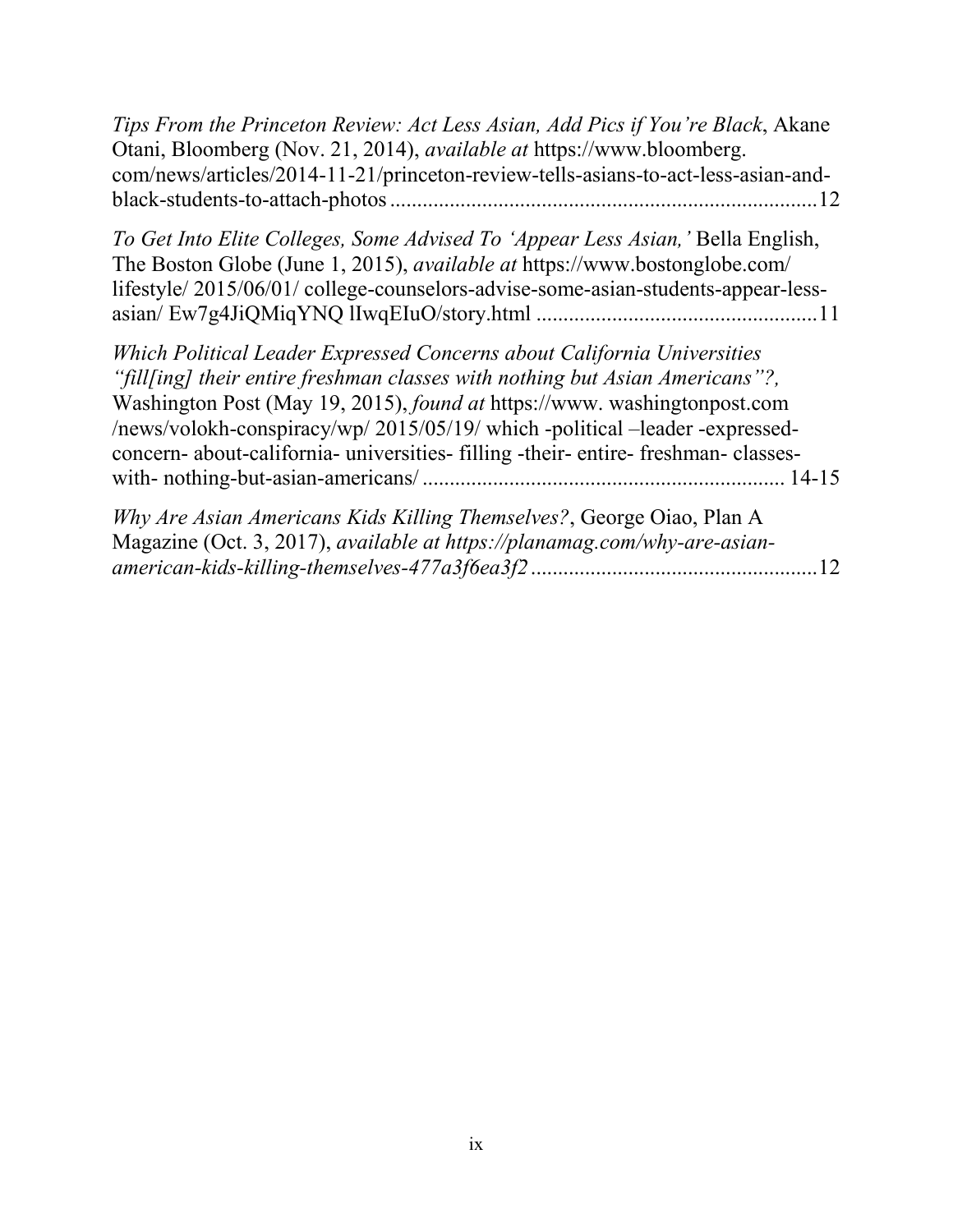#### **THE INTEREST OF** *AMICI CURIAE*

 The case is of critical importance to *Amici Curiae* and their constituents, who are Americans of Asian ethnic descent.

 Asian Americans have faced discrimination in education for almost as long as Asians have been in America, as demonstrated by many historical cases. Even today, at many selective schools, Asian Americans have been subjected to admissions processes that have denied them equal access to opportunity because of their skin color. Many of *Amici's* constituents have children who were denied entrance to or who may one day aspire to attend Thomas Jefferson High School or other selective schools with similar discriminatory admissions practices.

 Issues raised by this case are particularly poignant as the Asian American community has recently been experiencing a pandemic of race-based violence, with vulnerable Asian Americans viciously attacked and even murdered in the streets of American cities. These attacks are often carried out using the same rationale used to justify discrimination in education: that Asian Americans are inexorably "other," "overrepresented," and less deserving of basic rights, including the right to be treated as individuals.

 The Asian American Coalition for Education ("AACE") is an apolitical, non-profit, national alliance representing over 300 Asian American organizations nationwide. It is devoted to promoting equal rights for Asian Americans in

1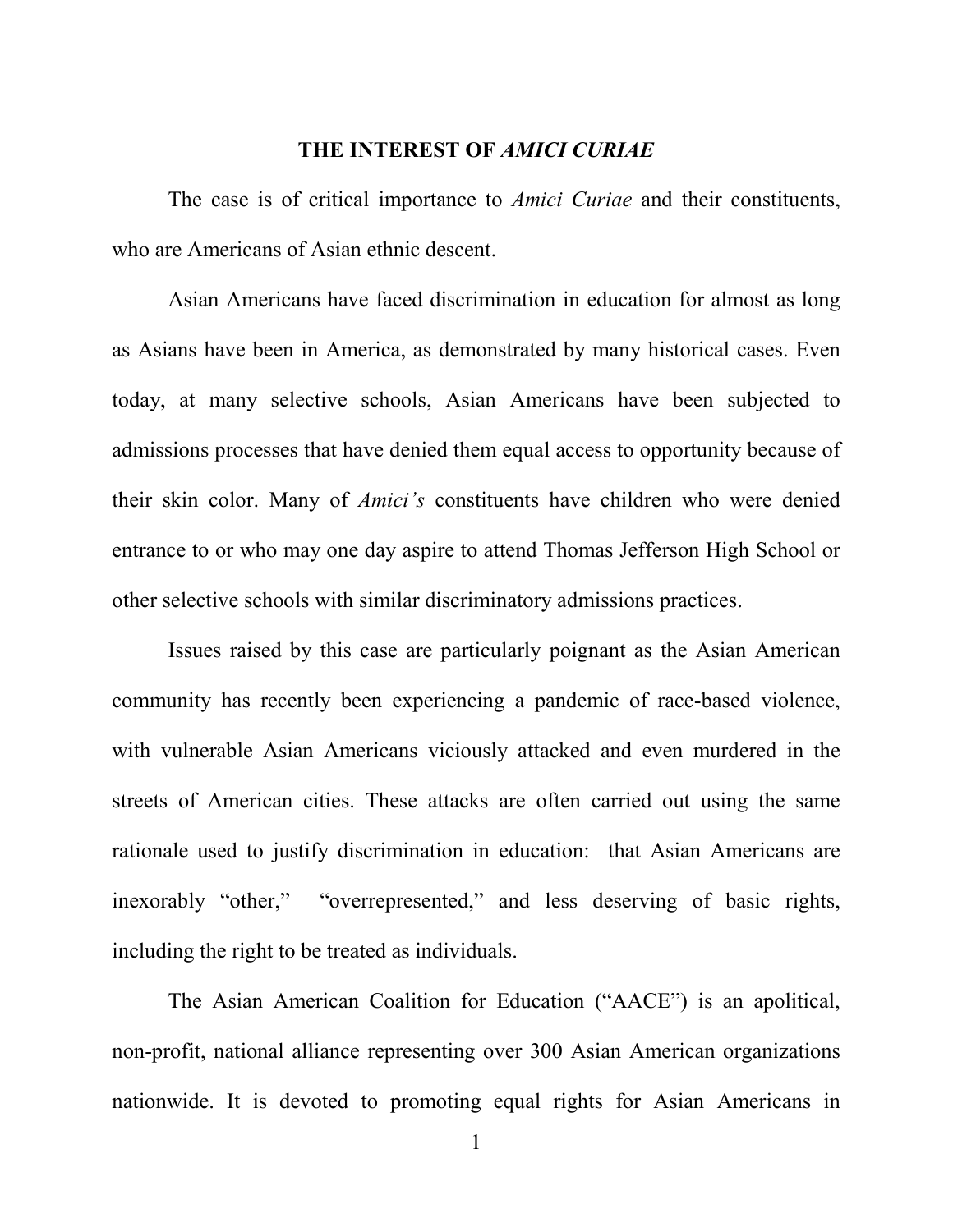education. The leaders of AACE and its supporting organizations are Asian American community leaders, business leaders and, most importantly, parents. They do not get funding from large corporations or multibillion dollar foundations. They were forced to become civil rights advocates to expose, stop and prevent the discrimination against their children that the "professionals" ignore, downplay and facilitate. More information on AACE can be found at http://asianamericanforeducation.org.

 The Asian American Legal Foundation ("AALF"), a non-profit organization based in San Francisco, was founded in 1994 to protect and promote the civil rights of Asian Americans. AALF focuses its work on situations where Asian Americans are discriminated against for a purportedly benign purpose and where high profile groups and individuals deny that discrimination even exists. Members of AALF were instrumental in the struggle to end discrimination against Chinese American children in the San Francisco public school system. *See Ho v. San Francisco Unified Sch. Dist.,* 147 F.3d 854 (9th Cir. 1998). More information on AALF can be found at http://www.asianamericanlegal.com.

- **//**
- **//**
- 
- **//**
- **//**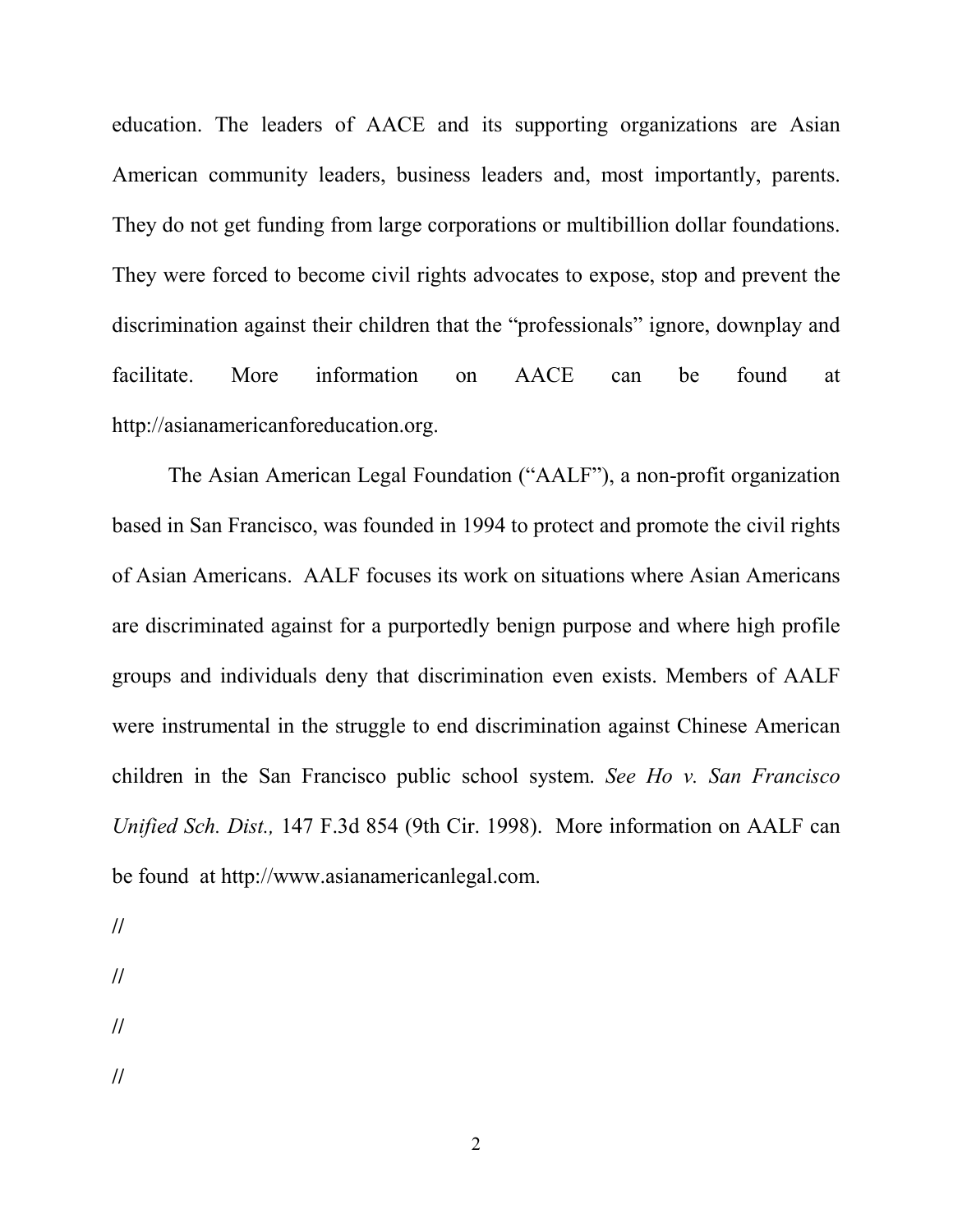#### **SUMMARY OF ARGUMENT**

*Amici Curiae* AACE and AALF are appalled that the Fairfax County School Board has adopted an admissions plan at Thomas Jefferson High School ("TJ") designed to limit Asian Americans enrollment. While the stated goal was to mirror the "diversity" of Northern Virginia, not only was the admissions plan deliberately crafted to reduce Asian American enrollment, the message sent by school officials was that Asian Americans were "overrepresented" and lacking in "diversity."

 Throughout the long history of Asians in America, they have faced discrimination rationalized by depicting them as featureless members of a "yellow horde," lacking the human attributes of other Americans, "overrepresented," and not deserving to be treated as individuals. It is thus sad to see Asian Americans again subjected to negative stereotyping and discrimination, and at one of the nation's leading high schools.

 The pernicious view that Asian Americans are "overrepresented" and do not contribute to diversity at TJ and certain other selective schools is unfortunately copied across the nation. It causes real and tangible harm, resulting in Asian American children feeling a sense of inferiority, anger, and hopelessness in their academic endeavors, knowing they will face additional hurdles because of their ethnicity. It contributes to the view that people of Asian descent are "other" and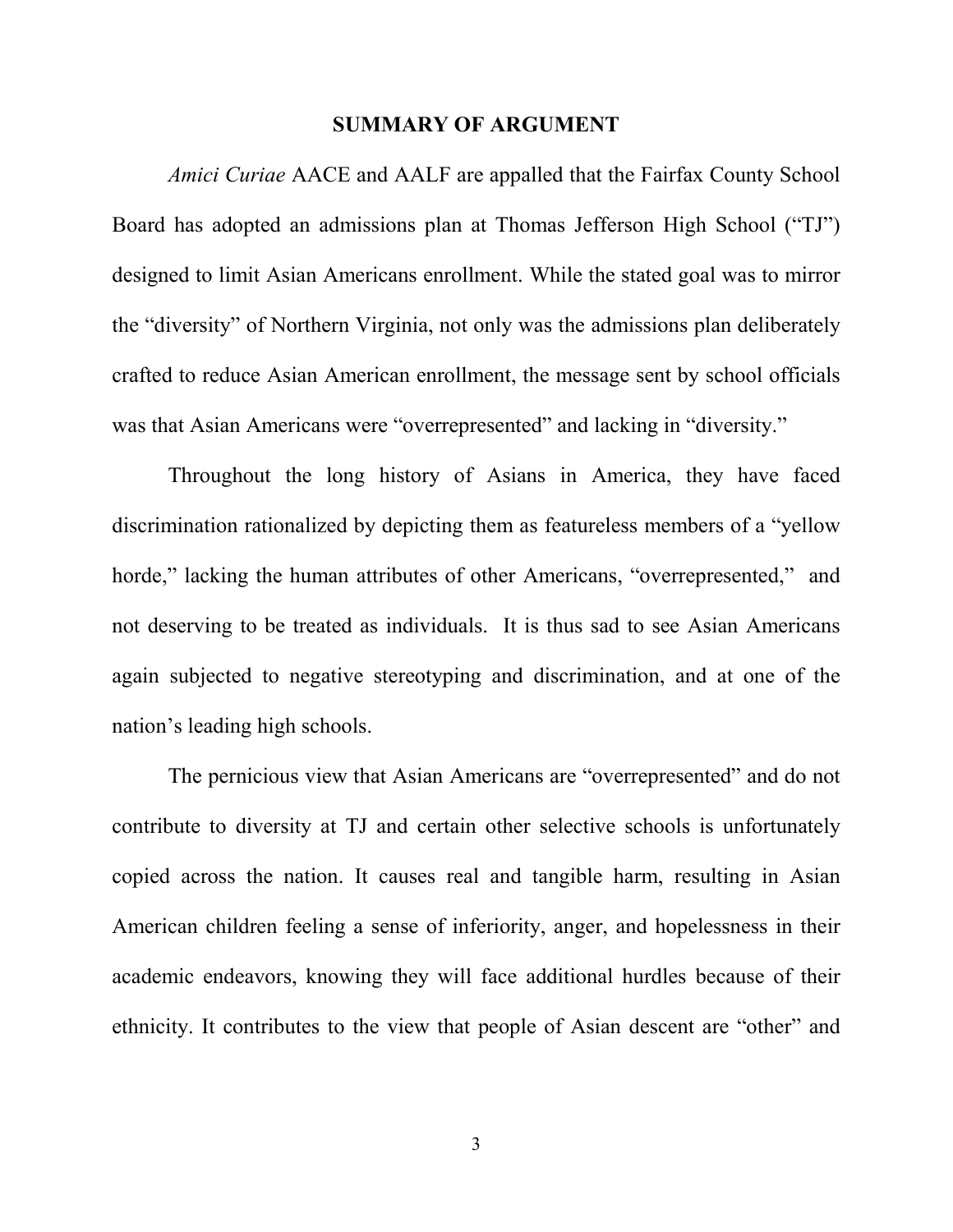not fully American, a view that, among other things, has led to increased discrimination and violence against members of the Asian American community.

 The communications of Board members, the data they studied, and their statements at the time, make abundantly clear that their goal was racial balancing. The plan they adopted, as designed, worked to reduce Asian American enrollment. Thus, it was proper for the district court to examine the plan under strict scrutiny. The Board has failed to show a remedial purpose for the plan, meaning it is *prima facie* unconstitutional. The Board's reliance on *Grutter v. Bollinger,* 539 U.S. 306 (2003), for a compelling diversity interest to justify the plan is misplaced, as the diversity interest found in *Grutter* exists only in higher education, not K-12. Therefore, the district court properly found the new TJ admissions plan to be an unconstitutional infringement of the rights of Asian Americans.

 America exists in a competitive, often hostile world. If it is to retain its leading position it needs to place more emphasis on merit, not less. Attempts to destroy the academic character of selective schools like TJ in the name of racial balancing are not only unconstitutional, they are misguided in terms of those they purport to help. Deficiencies in K-8 education cannot be addressed by racially balancing TJ and other academic high schools. All that would accomplish is to destroy these schools' academic natures, depriving Americans of all ethnicities of a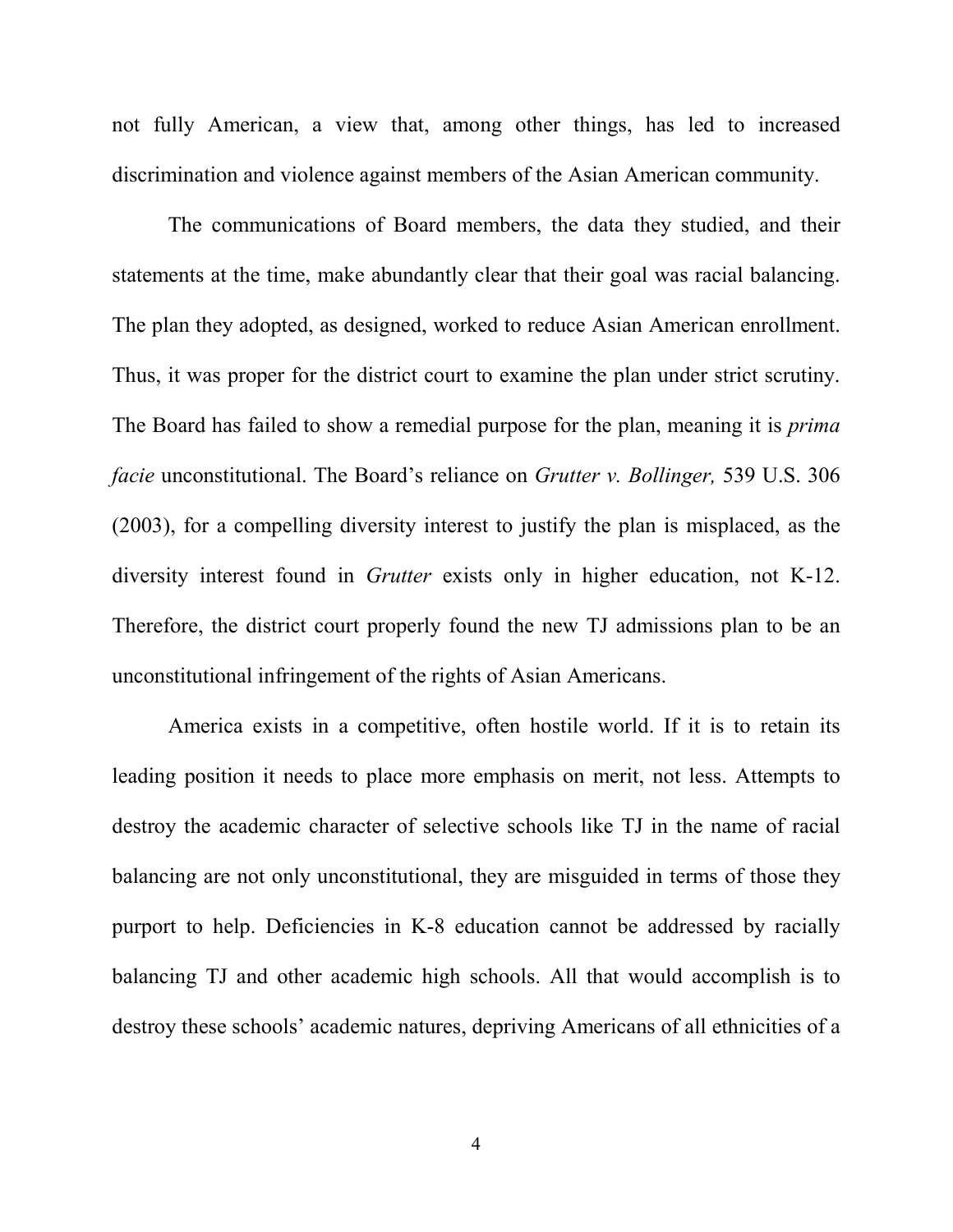valuable public resource. Then, only the wealthy would have access to superior education.

This Court should affirm the judgment of the district court.

#### **ARGUMENT**

## **I. THE NEW TJ ADJMISSIONS PLAN WAS RACIALLY MOTIVATED, IN VIOLATION OF THE CONSTITUTION.**

## **A. The Changes Deliberately Target Asian American Enrollment and Perpetuate Stereotypes Historically Used to Justify Persecution of Asian Americans.**

 The Fairfax County School Board "demeans the dignity and worth" of Asian Americans by judging them by ancestry instead of by their "own merit and essential qualities." *Rice v. Cayetano,* 528 U.S. 495, 517 (2000). *Amici* and their constituents are appalled that, once again, Asian Americans are considered "overrepresented," justifying attempts to limit their participation in American society—this time as students at Fairfax County's selective Thomas Jefferson High School.

As the district court correctly found, the Board's purpose in changing the admissions standards at TJ—removing the entrance exam, capping admission from each middle school at 1.5%, and giving bonus points for "Experience Factors" was to reduce Asian American enrollment.

Throughout this process, Board members and high-level FCPS officials expressed their desire to remake TJ admissions because they were dissatisfied with the racial composition of the school. A means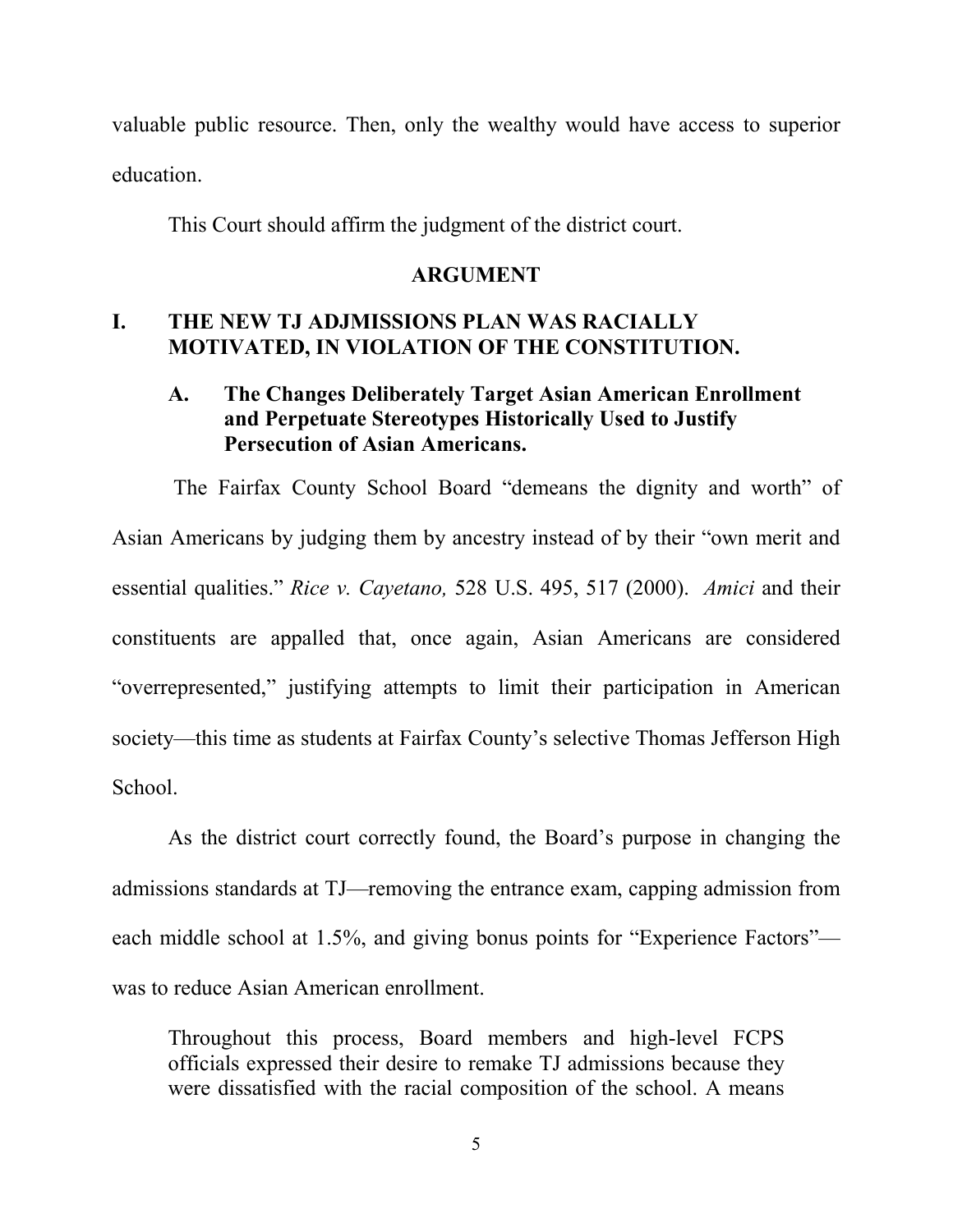to accomplish their goal of achieving racial balance was to decrease enrollment of the only racial group "overrepresented" at TJ—Asian Americans. The Board employed proxies that disproportionately burden Asian-American students.

JA2966. "[E]mails and text messages between Board members and high-ranking FCPS officials leave no material dispute that, at least in part, the purpose of the Board's admissions overhaul was to change the racial makeup to TJ to the detriment of Asian-Americans." JA2979. "[T]he Board's requests for and consideration of racial data demonstrate discriminatory intent..." JA2981.<sup>1</sup>

Indeed, after the enactment of the changes, Asian American enrollment at TJ was reduced by 18 percent—exactly as had been predicted. JA0310; *see* JA2968 (only Asian Americans experienced decrease).

It is disappointing to *Amici* and their constituents that Board members used the George Floyd tragedy as an excuse to discriminate against Asian Americans, another minority that has often suffered because of race: "[I]n looking at what has

-

<sup>&</sup>lt;sup>1</sup> The admissions plan was crafted to target Asian American admission to TJ using the demographics of the feeder middle schools—capping each at 1.5%, since most Asian American applicants came from six middle schools, and giving bonus points that could not be used by most Asian American applicants. JA2968-70. The situation is similar to that in *Yick Wo v. Hopkins,* 118 U.S. 356 (1886), where the Supreme Court ruled that San Francisco's facially-neutral laundry licensing ordinance could not be used to impose an unequal burden on ethnic Chinese. "Though the law itself be fair on its face and impartial in appearance, yet, if it is applied and administered by public authority with an evil eye and an unequal hand, so as practically to make unjust and illegal discriminations between persons in similar circumstances…the denial of equal justice is still within the prohibition of the Constitution." *Id.* at 373-74.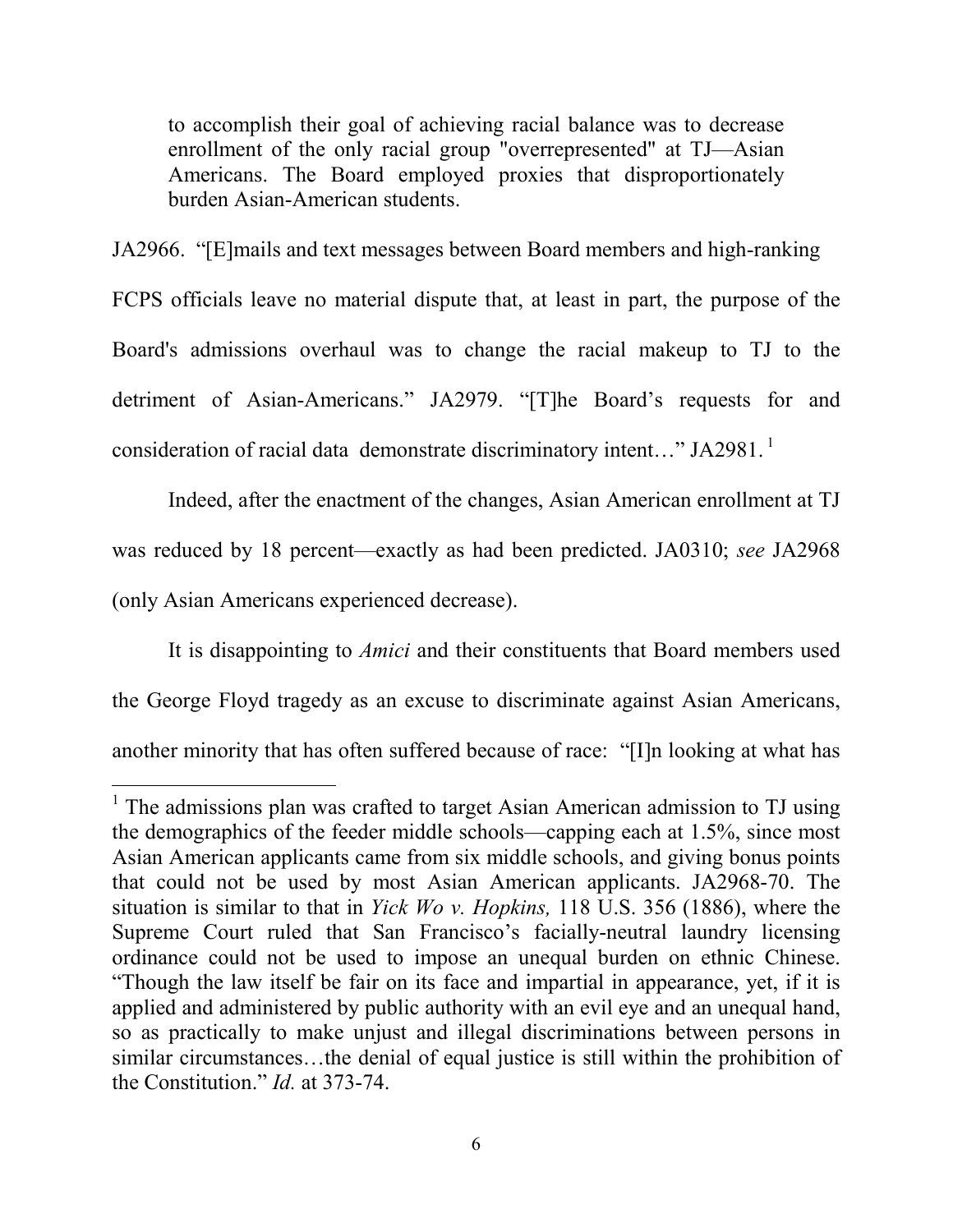happened to George Floyd ... we must recognize the ... unacceptable numbers of African Americans that have been accepted to T.J." JA2960. While the process was largely covert, $2$  it is clear from the record that School Board members intended the changes to decrease TJ's robust Asian American enrollment. In their texts, Board members Abrar Omeish and Stella Pekarsky admitted that Asian Americans were "discriminated against in this process," that "there has been an anti [A]sian feel underlying some of this," and that the superintendent had "made it obvious" with "racist" references that Asian Americans were the target. JA0119, JA0125, JA2981-82.

Given the racial motive and also that there was no prior illegal use of race to remedy—*see* JA2982 ("No remedial interest exists here")—the district court properly found that TJ's new admissions policy was unconstitutional. It is vitally important that the district court's decision be upheld because, as discussed in more detail *infra,* throughout American history, whenever accusations that Asian Americans are "different" and "overrepresented" have been allowed to justify unequal treatment, it has led to more discrimination against members of this ethnic group, often with tragic results.

<u>.</u>

<sup>&</sup>lt;sup>2</sup> "The 1.5% plan had not been presented publicly in any meeting before it was voted on." JA2977.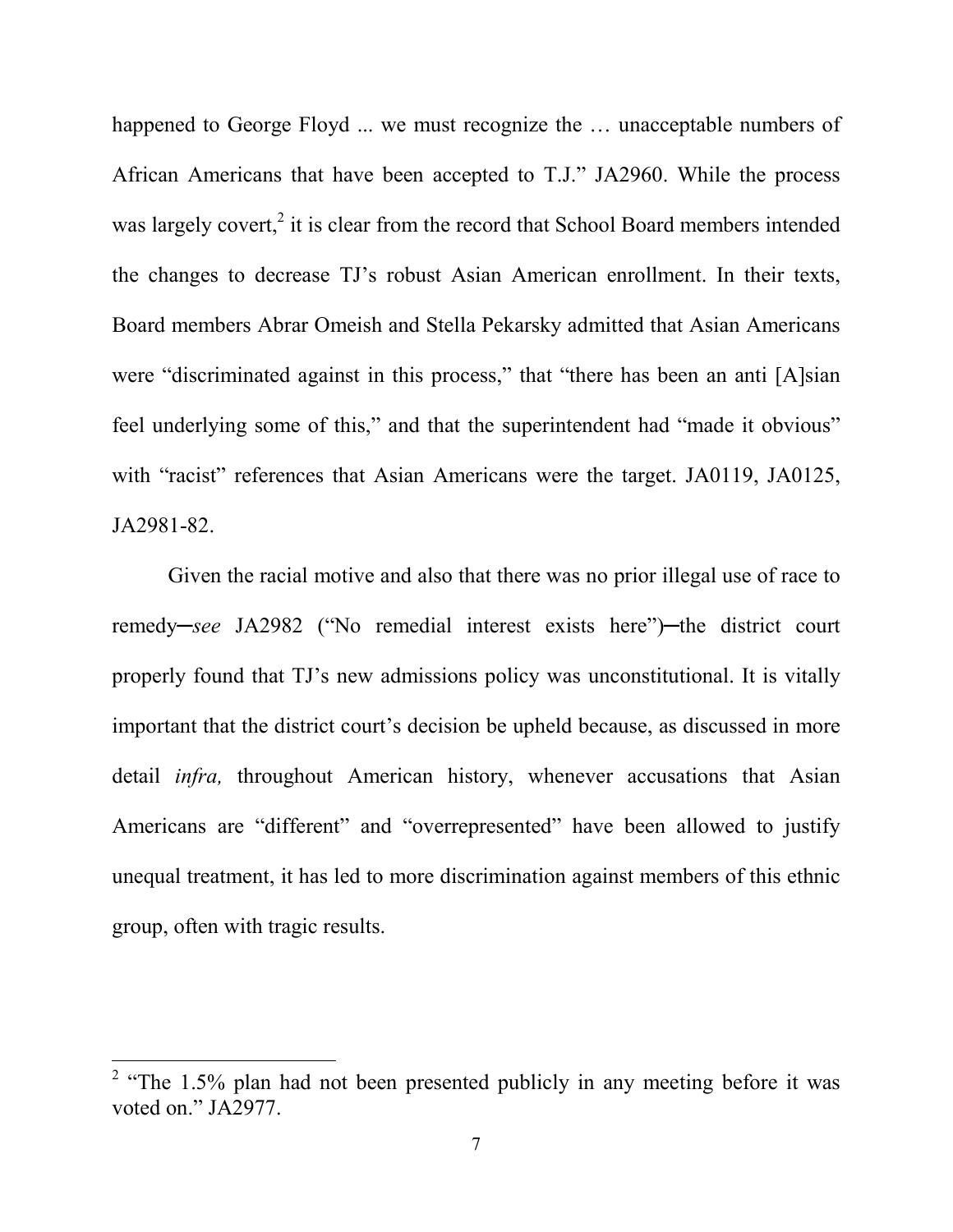#### **B. The Burden of the New TJ Admissions Plan Falls Heaviest on Those Least Able to Bear It.**

It would be wrong to suppose that Asian American students are uniformly well prepared, and that conditions are merely being "equalized" by the new admissions plan. First, under the Fourteenth Amendment to the United States Constitution, the constitutional injury lies in the absence of equal treatment, whatever the result. *Northeastern Fla. Ch. of the Associated Gen. Contractors v. City of Jacksonville,* 508 U.S. 656, 666 (1993). Here, though, what actually happens is that the more socioeconomically advantaged, better prepared Asian American candidates may still gain entry in spite of the ethnic "handicap"; however, less advantaged Asian American candidates will be at a severe disadvantage. "The set-aside disproportionately forces Asian-American students to compete against more eligible and interested applicants (often each other) for the allocated seats at their middle schools." JA2969. Thus, perversely, the burden of the racial discrimination falls heaviest on the most disadvantaged Asian American students who aspire to attend TJ.

#### **C. Contrary to the School Board's Belief, Asian Americans Contribute Significantly to Diversity.**

It is also insulting (and wrong) to think that Asian Americans do not contribute to diversity. While crafting methods to decrease Asian American enrollment to increase "diversity," the Fairfax County School Board failed to

8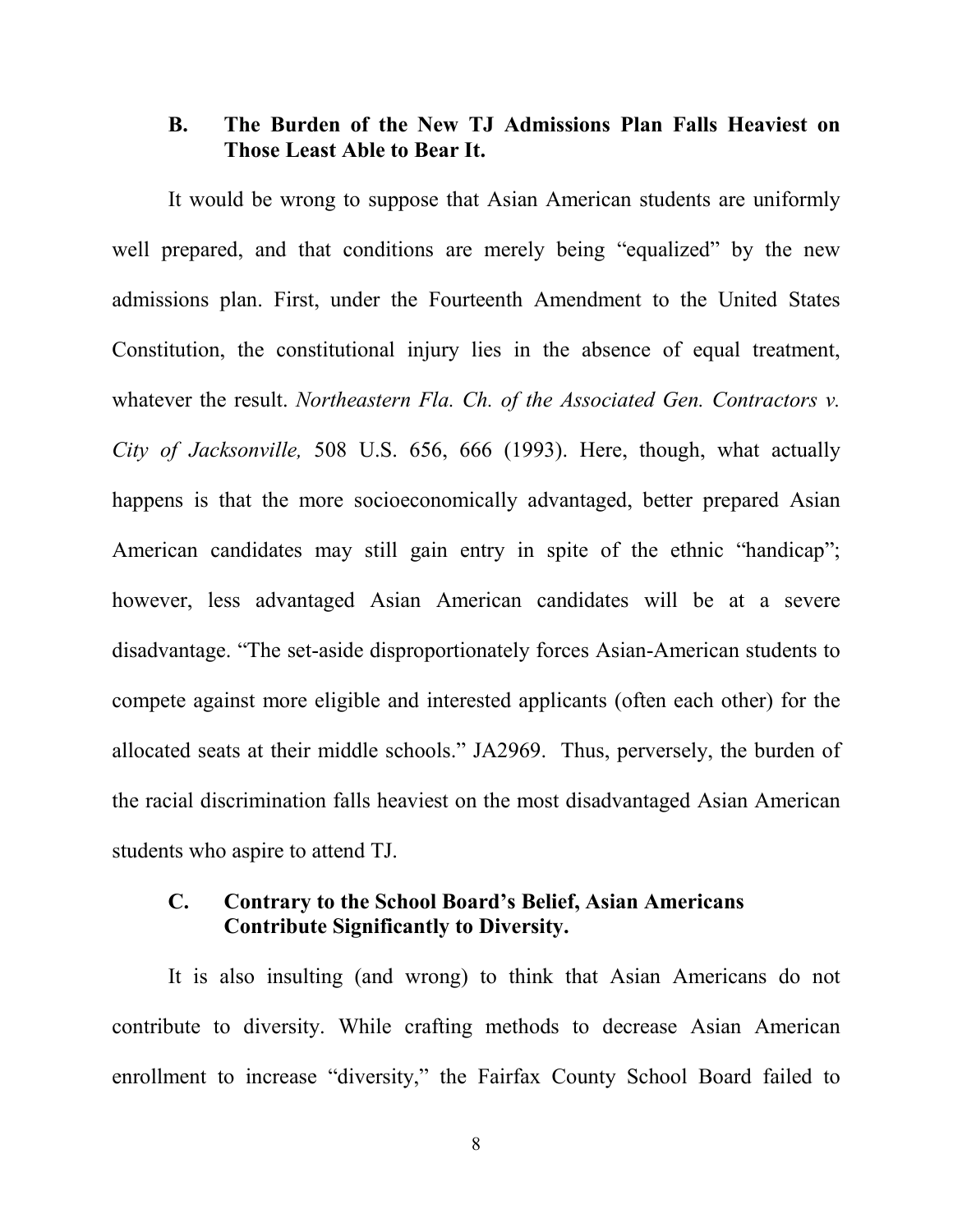consider that "Asian" encompasses many diverse ethnic groups, each of which is a distinct minority: "Asian Americans trace their roots to more than 20 countries in East and Southeast Asia and the Indian subcontinent, each with unique histories, cultures, languages and other characteristics." Abby Budiman & Neil G. Ruiz, *Key Facts about Asian Americans, a Diverse and Growing Population,* Pew Research Center (April 21, 1921), *found at* https://www. pewresearch. org/fact -tank/ 2021/04/29/key-facts-about- asian-americans/ (last visited 6/18/2022).

Within each of these "Asian" countries (and their American descendants), there are further racial, dialect and other distinctions, multiplying the diversity even more. Between each of these many "Asian" subgroups there is considerable variance in terms of educational tradition; and within each, as might be expected, there are extreme differences in family background and resources. Indeed, Asian Americans have the highest income inequality of any racial group in the United States. *See Income Inequality in the U.S. Is Rising Most Rapidly Among Asians,*  Pew Research Center, July 12, 2018, *located at* https://www. pewresearch.org/social-trends/2018/07/12/income-inequality-in-the-u-s-is-risingmost-rapidly-among-asians/ (last visited 6/20/2022).

Thus, by any reasonable measure, Asians Americans contribute significantly to diversity.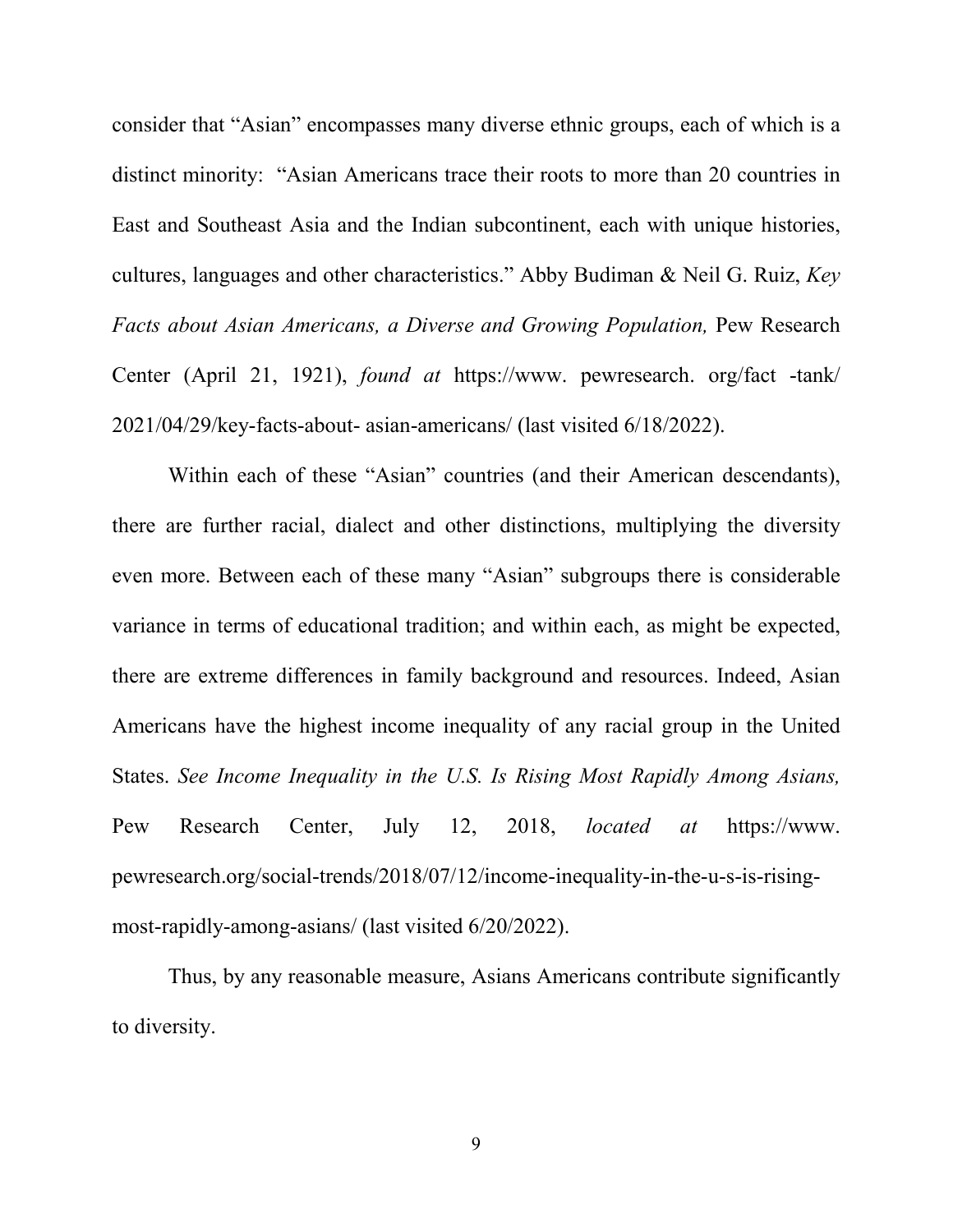#### **D. The Terrible Effect on the Dignity and Self Worth of Children Who Know They Face Discrimination Because They Are "Asian."**

 The School Board's treatment of Asian American students in Fairfax County contributes to a regime in which, in America today, it is often viewed as somehow shameful to be "Asian." When Asian American children learn they face barriers because they are deemed to contribute less to "diversity," they often want to deny their ethnic heritage, or do things to appear less "Asian." Many researchers have documented the pernicious effects felt throughout the Asian American community. *See* Yi-Chen (Jenny) Wu, *Admission Considerations in Higher Education Among Asian Americans,* American Psychological Association, *found at*  https://www.apa.org/pi/oema/ resources/ethnicity-health/asian-american/articleadmission (last visited 6/21/2022) (citing sources).

 During the *Ho* case, when the San Francisco School District was discriminating heavily against children identified as "Chinese,"<sup>3</sup> as Lee Cheng, Secretary of AALF, testified in hearings before the U.S. House of Representatives,

-

 $3$  The district classified San Francisco's K-12 students by race using eleven defined ethnic groups, of which five were Asian American. *Ho v. San Francisco Unified School Dist.,* 147 F. 3d 854, 858 (1998). Each group was "capped out" at 40% at a regular school or 45% at an alternative school. Because San Francisco has a large ethnic Chinese population, children classified as "Chinese" were often "capped out" of their neighborhood schools. Named plaintiff Brian Ho had been turned away from his two neighborhood kindergartens. *The Chinese American Challenge to Court-Mandated Quotas in San Francisco's Public Schools: Notes from a (Partisan) Participant-Observer,* 16 HARV. BLACKLETTER J. 39, 61 (Spring 2000).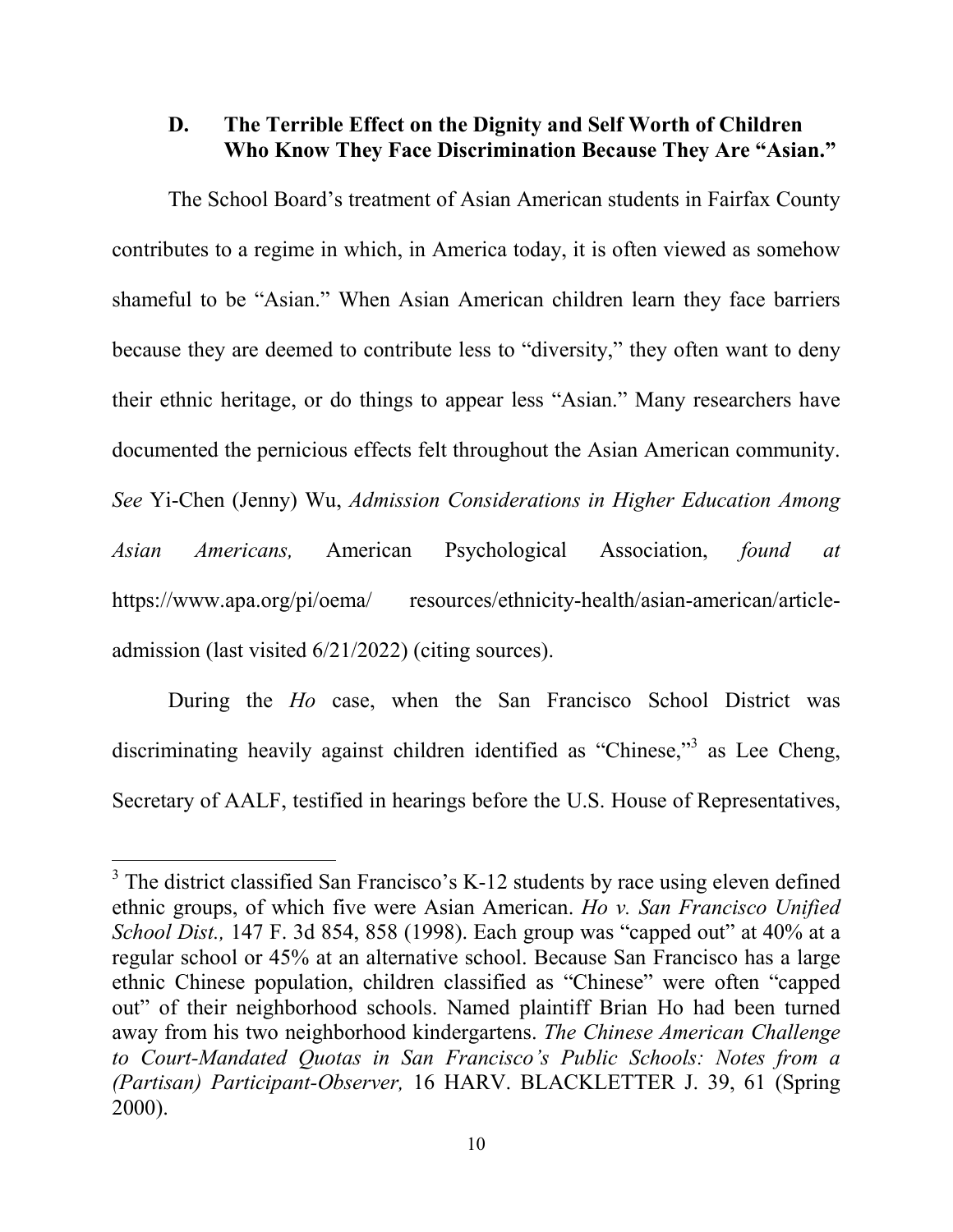Sub-Committee on the Constitution, "Many Chinese American children have internalized their anger and pain, confused about why they are treated differently from their non-Chinese friends. Often they become ashamed of their ethnic heritage . . ." *Group Preferences and the Law,* U.S. House of Representatives Sub-Committee on the Constitution (June 1, 1995), p. 241, at http://www.archive.org /stream/ grouppreferences00unit /grouppreferences00unit\_ djvu.txt (last visited 6/18/2022).

 Consultants on how to get into college openly advise that Asian American students should conceal or downplay their ethnicity: "'We will make them appear less Asian when they apply.'" Bella English, *To Get Into Elite Colleges, Some Advised To 'Appear Less Asian,'* The Boston Globe, June 1, 2015, found at https:// www.bostonglobe. com/ lifestyle/ 2015/06/01/college- counselors-advise-someasian-students-appear-less-asian/Ew7g4JiQMiqYNQlIwqEIuO/ story .html (last visited 6/18/2022). "And for the college essay, don't write about your immigrant family . . ." *Id. See* Abby Jackson, *How Asian American Teens are Told to Downplay Their "Asianness" for College Applications,* Insider (June 2, 2015), found at https:// www. businessinsider. com/high- school- students-told- to-appearless-asian-on- college- applications- 2015-6 (last visited 5/6/2022).

 The Princeton Review advises Asian Americans: "If you're given an option, don't attach a photograph to your application and don't answer the optional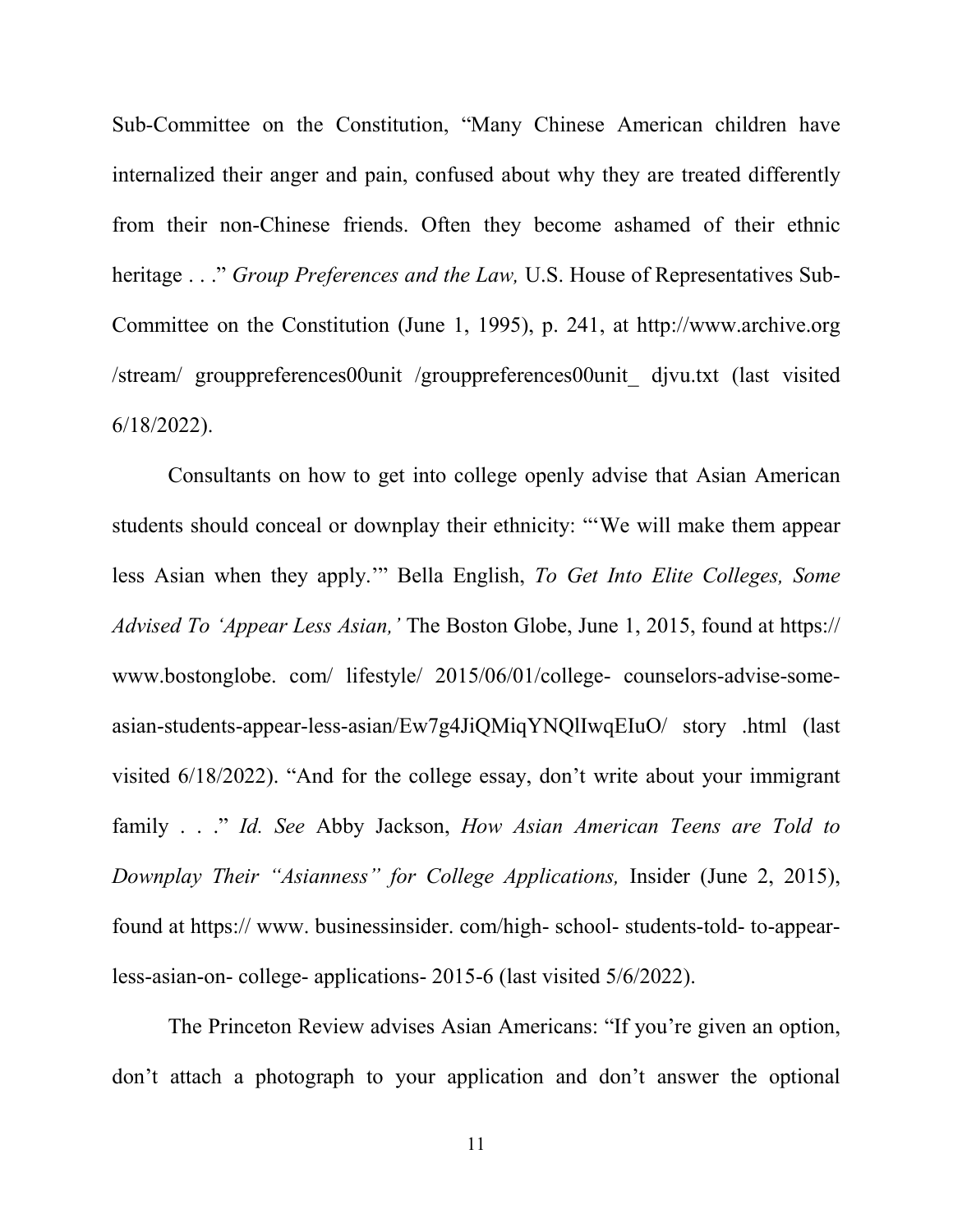question about your ethnic background. This is especially important if you don't have an Asian-sounding surname. (By the same token, if you do have an Asiansounding surname but aren't Asian, do attach a photograph)." Akane Otani, *Tips From the Princeton Review: Act Less Asian, Add Pics if You're Black,* Bloomberg, Nov. 21, 2014, found at https://www.bloomberg.com/news/articles/2014-11-21 /princeton-review-tells- asians-to-act-less- asian-and-black-students-to-attachphotos (visited 5/6/2022).

 School can be a stressful time for all children. Discriminating against Asian American children because they supposedly are "overrepresented" and lack "diversity," as at TJ, makes it even worse. Filled with despair because they know they will face formidable barriers because of their ethnicity, many Asian American students work themselves into ill health, suffering higher rates of anxiety, depression and even suicide. *See* George Qiao, *Why Are Asian American Kids Killing Themselves?* Plan A Magazine, Oct. 3, 2017, *found at* https://planamag. com/why-are-asian-american-kids-killing-themselves/ (last visited 6/20/2022).

 This cannot be right. Asian American children should not feel they are less valued and will be discriminated against in education because of their ethnicity.

//

//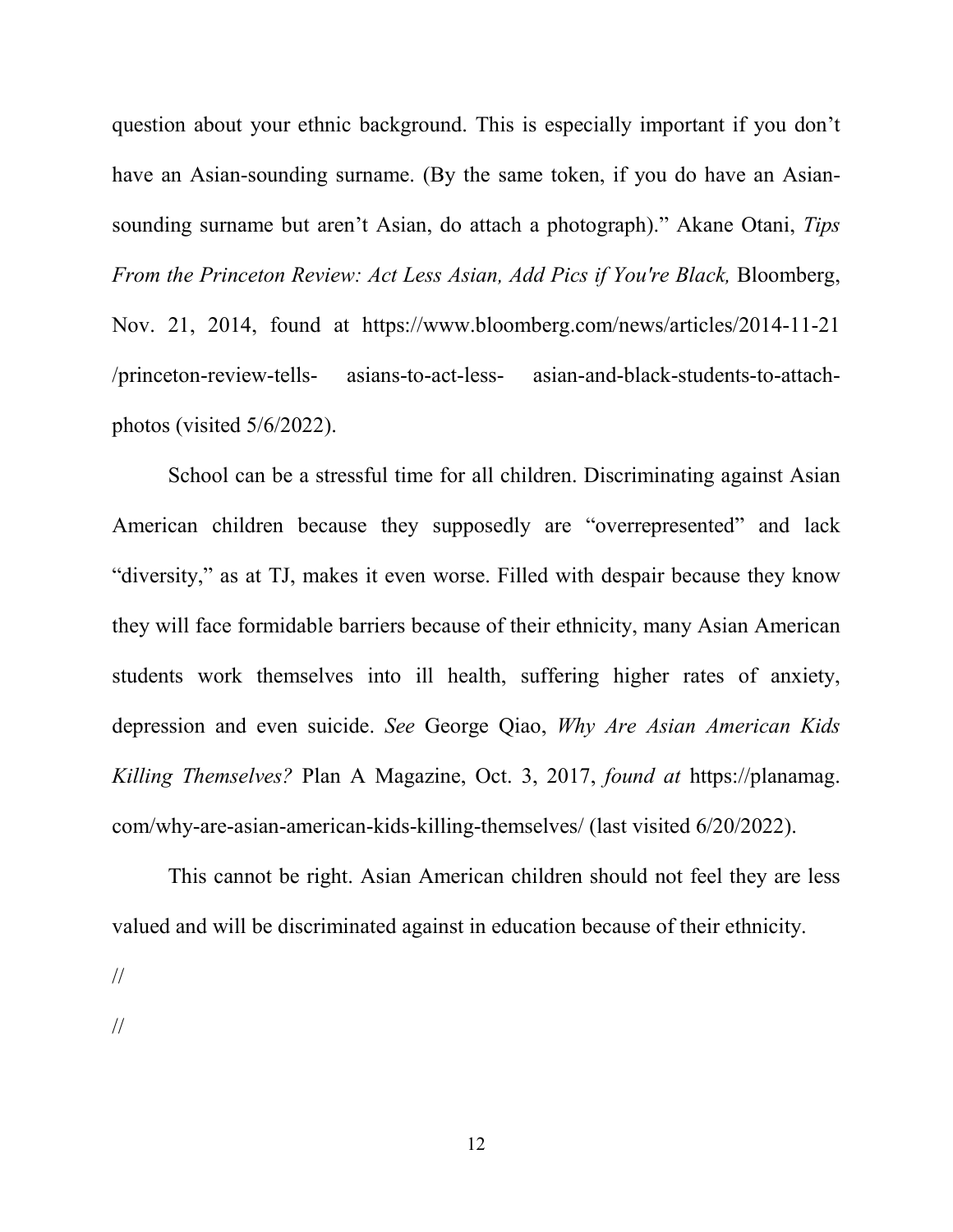## **E. Negative Stereotyping Encourages Hostility and Violence against Asian Americans Not Only in Schools But Also in the Streets of American Cities.**

 As the Supreme Court aptly warned, "Classifications based on race carry a danger of stigmatic harm." *Richmond v. J. A. Croson Co.,* 488 U. S. 469, 493-94 (1989). "Unless they are strictly reserved for remedial settings, they may in fact promote notions of racial inferiority and lead to a politics of racial hostility." *Id.*

 The case presently before this Court is part of an unfortunate trend that has resulted in increased hostility and violence directed against Asian Americans, not just on campuses but also in the streets of our cities. *See Anti-Asian Hate Crimes Rose 73% Last Year, Updated FBI Data Says,* NBCNews (Oct. 25, 2021), *found at* https://www. nbcnews.com/news/ asian-america/anti- asian- hate- crimes-rose-73 last-year- updated- fbi- data-says -rcna3741 (last visited 5/7/2022); *Surge in Anti-Asian Hate Crimes Raises Fears,* Daily Bulletin (March 5, 2021), *found at* https://www. dailybulletin.com/ 2021/03/05/surge-in -anti-asian- hate-crimesraises-fears-in- southern-california/ (last visited 5/7/2022). *Anti-Asian Hate Crimes Top 10,000 In U.S. Since Start Of Pandemic,* Nikkei Asia (March 14, 2022), found at https://asia.nikkei.com/ Spotlight/ Society/Anti-Asian-hate- crimes -top -10-000 in-U.S.-since-start-of-pandemic (last visited 6/20/2022).

 Increased hostility toward Asian Americans has particularly been felt in San Francisco, California, ironically the center of much of the historical anti-Asian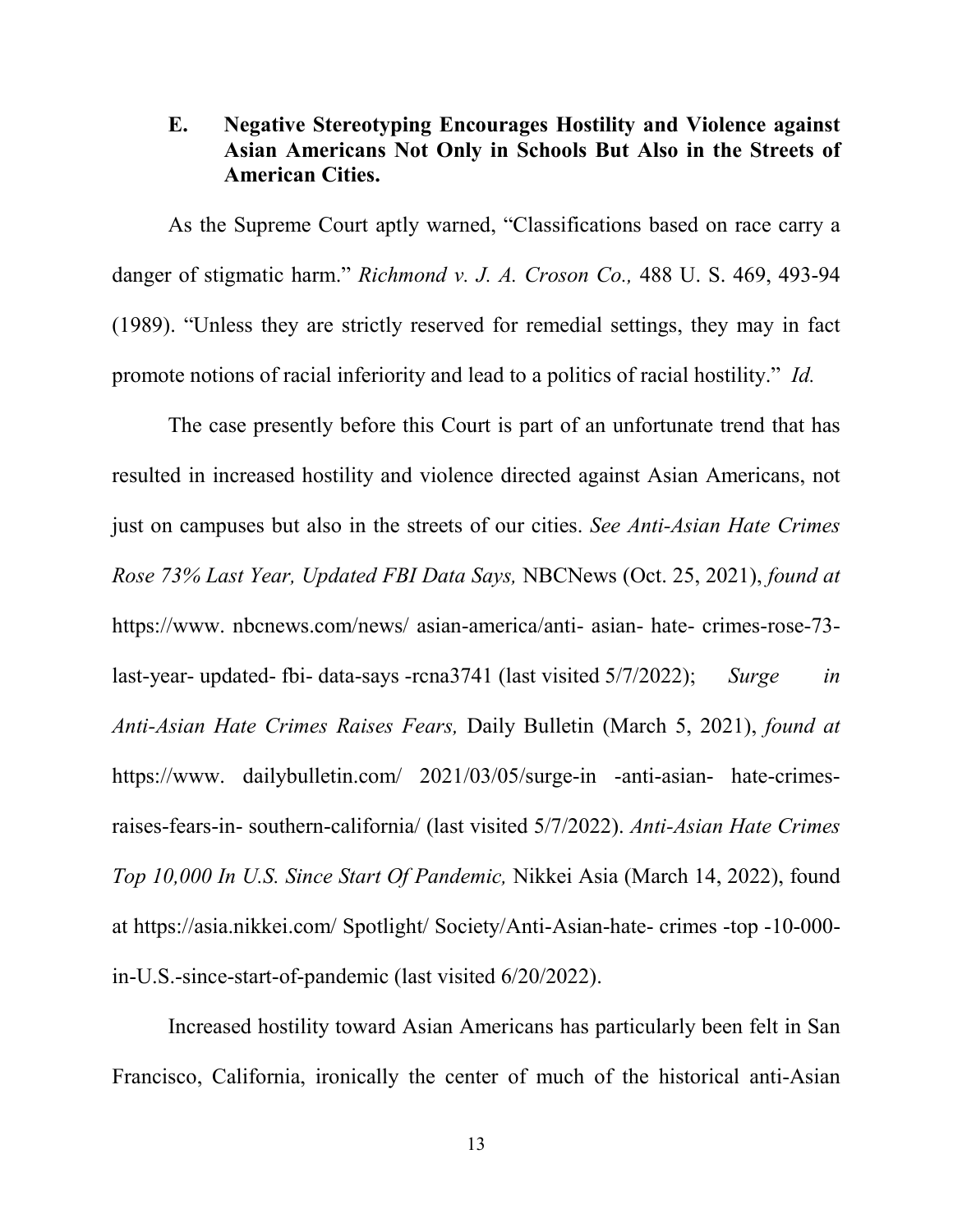racism. *See Hate Crimes Against Asian Americans Are on the Rise*, Time, Feb. 18, 2021, *found at* https:// time.com/5938482/asian-american-attacks/ (last visited 5/7/2022); *SF Police Data Shows 567% Increase In Reports Of Hate Crimes Against Asian Americans,* The Guardian (Jan. 26, 2022), *found at* https://www. theguardian. com/us-news/ 2022/jan/26 /san -francisco-increase- hate-crime-antiasian-aapi (last visited 6/20/2022).

 In a strange inversion, discrimination against Asian Americans in school admissions is increasingly justified by the accusation that "Asian American students 'benefit from white supremacy' and 'proximity to white privilege,'" making them legitimate targets of racial bias. *See DOE-Sponsored Group Said Asians Benefit From White Privilege,* New York Post (May 26, 2019), *found at*  https://nypost.com/2019/ 05/26/doe-may- have-claimed-asian- students-benefitfrom-white-supremacy/ (last visited 5/7/2022).

 The stereotyping of "Asians" as deficient in ordinary human qualities and also "overrepresented," undoubtedly plays a role in the hostility, unprecedented in modern times, toward Asian Americans. Media and prominent individuals have encouraged this dangerous trend by stating openly (and erroneously) that without race-conscious action, Asian American students might end up filling all the places at colleges, *See* Eugene Volokh, *Which Political Leader Expressed Concerns about California Universities "fill[ing] their entire freshman classes with nothing*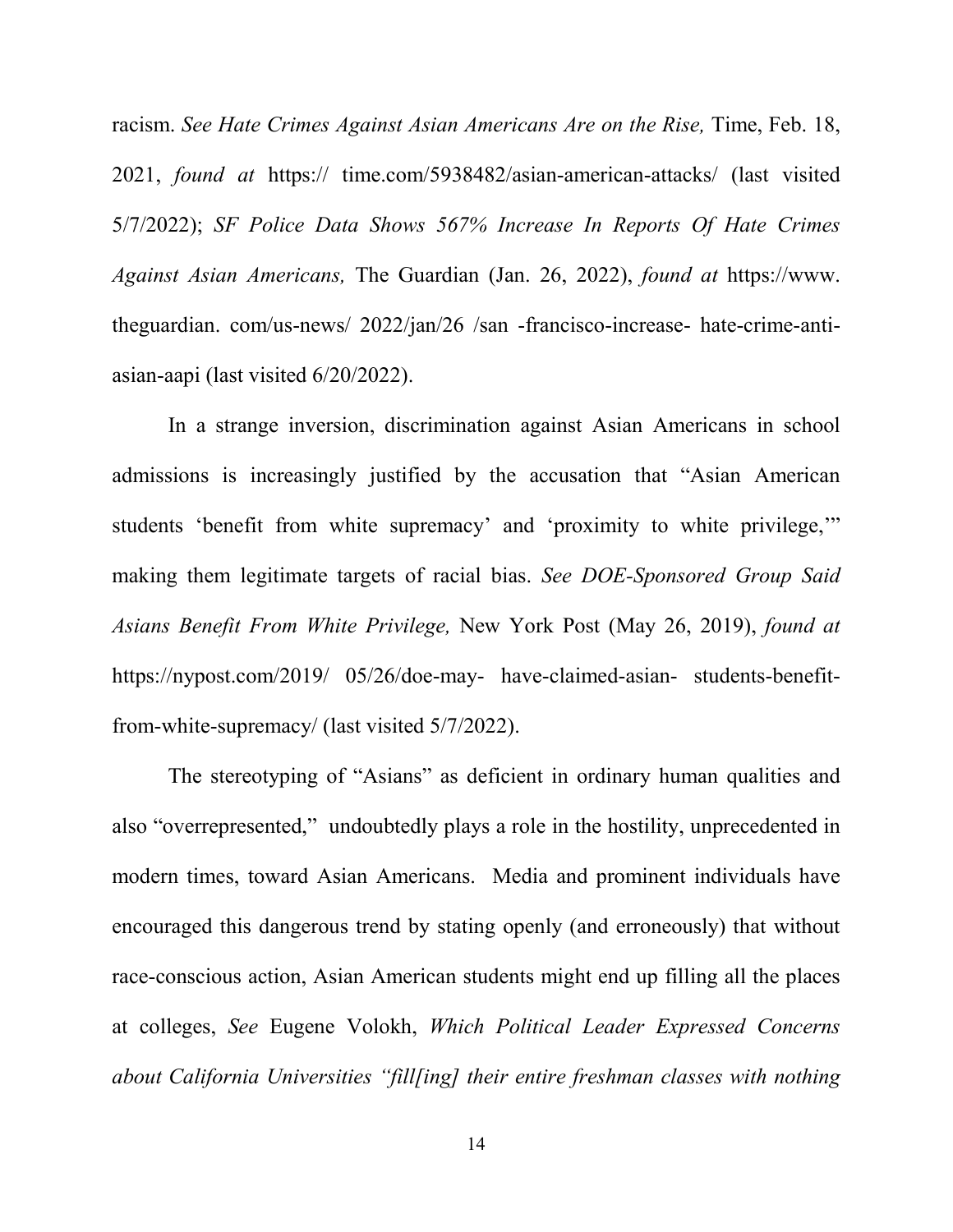*but Asian Americans"?,* Washington Post (May 19, 2015), *found at* https://www. washingtonpost.com /news/volokh-conspiracy/wp/ 2015/05/19/ which -political – leader -expressed-concern- about-california- universities- filling -their- entirefreshman- classes- with- nothing-but-asian-americans/ (last visited 5/6/2022). That same unfortunate sentiment, which ignores that individual rights are at stake, was demonstrated by the Fairfax County School Board.

#### **II. THE RATIONALES USED TO JUSTIFY DISCRIMINATION AT TJ ECHO THE REPELLANT STEREOTYPES HISTORICALLY USED TO JUSTIFY DISCRIMINATION AGAINST ASIAN AMERICANS.**

#### **A. Throughout Much of America's History, Persecution of Asian Americans Was the Shameful Norm.**

 The School Board's discrimination against Asian Americans because they are viewed as "overrepresented" and not contributors to "diversity" evokes the odious stereotypes historically used to justify discrimination against Asian Americans. Throughout early American history, Asian Americans were marginalized as "faceless" members of a "yellow horde," lacking individuality and not deserving of the opportunities open to other Americans. *See, e.g.,* Charles McClain, *In Search of Equality* (Univ. of Cal. Press 1994); Elmer Clarence Sandmeyer, *The Anti-Chinese Movement in California* (Univ. of Ill. Press 1991); Victor Low, *The Unimpressible Race* (East/West Publishing Co. 1982).

 While Asian American immigrants were drawn to the United States by its promise of a better life, all too often they found only hardship and dangerous work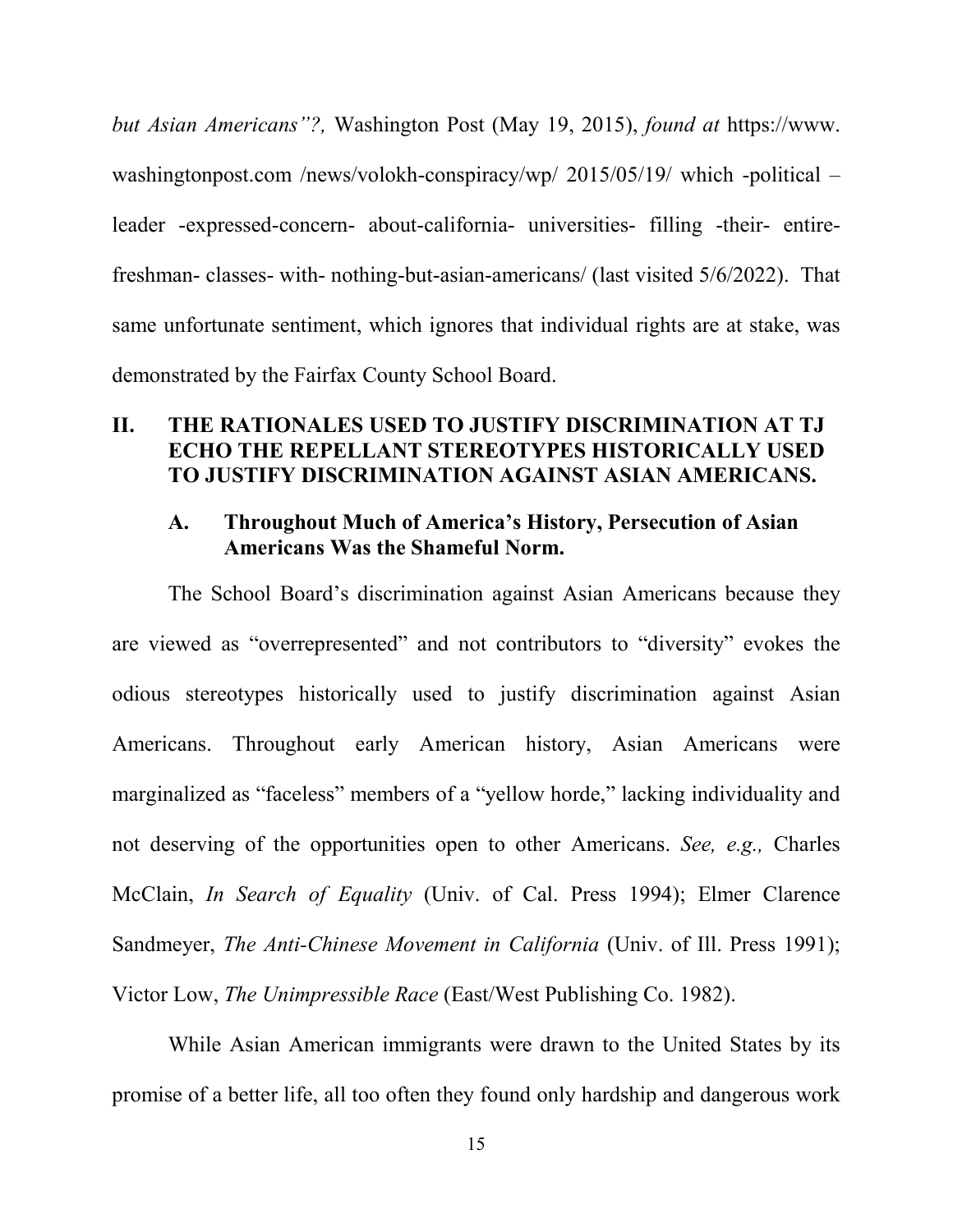that nobody else wanted. Their treatment was so dismal it gave rise to the expression "a Chinaman's Chance," a term meaning, "Little or no chance at all; a completely hopeless prospect." The Free Dictionary, *found at* https://idioms. Thefreedictionary.com/Chinaman%27s+chance (last visited  $6/20/2022$ ).<sup>4</sup>

 Historical court cases in which Asian Americans struggled for equal treatment provide a record that is tragic, outrageous and impossible to refute.

 In 1854, in *People v. Hall,* 4 Cal. 399, 404-05 (1854), the California Supreme Court invalidated the testimony of Chinese American witnesses to a murder, explaining that Chinese were "a distinct people . . . whose mendacity is proverbial; a race of people whom nature has marked as inferior, and who are incapable of progress or intellectual development beyond a certain point, as their history has shown; differing in language, opinions, color, and physical conformation; between whom and ourselves nature has placed an impassable difference."

 In *Ho Ah Kow v. Nunan,* 12 F. Cal. 252 (C.C.D. Cal. 1879) (No. 6,546), a district court invalidated San Francisco's infamous "Queue Ordinance" on equal protection grounds.

<u>.</u>

<sup>&</sup>lt;sup>4</sup> There are various explanations for this phrase's origin. "One is that they were given the most dangerous jobs, such as setting and igniting explosives. Another is that judges and juries routinely convicted Chinese defendants on the flimsiest of evidence. A third is that Chinese miners were allowed to work gold claims only after others had taken the best ore." *Id.*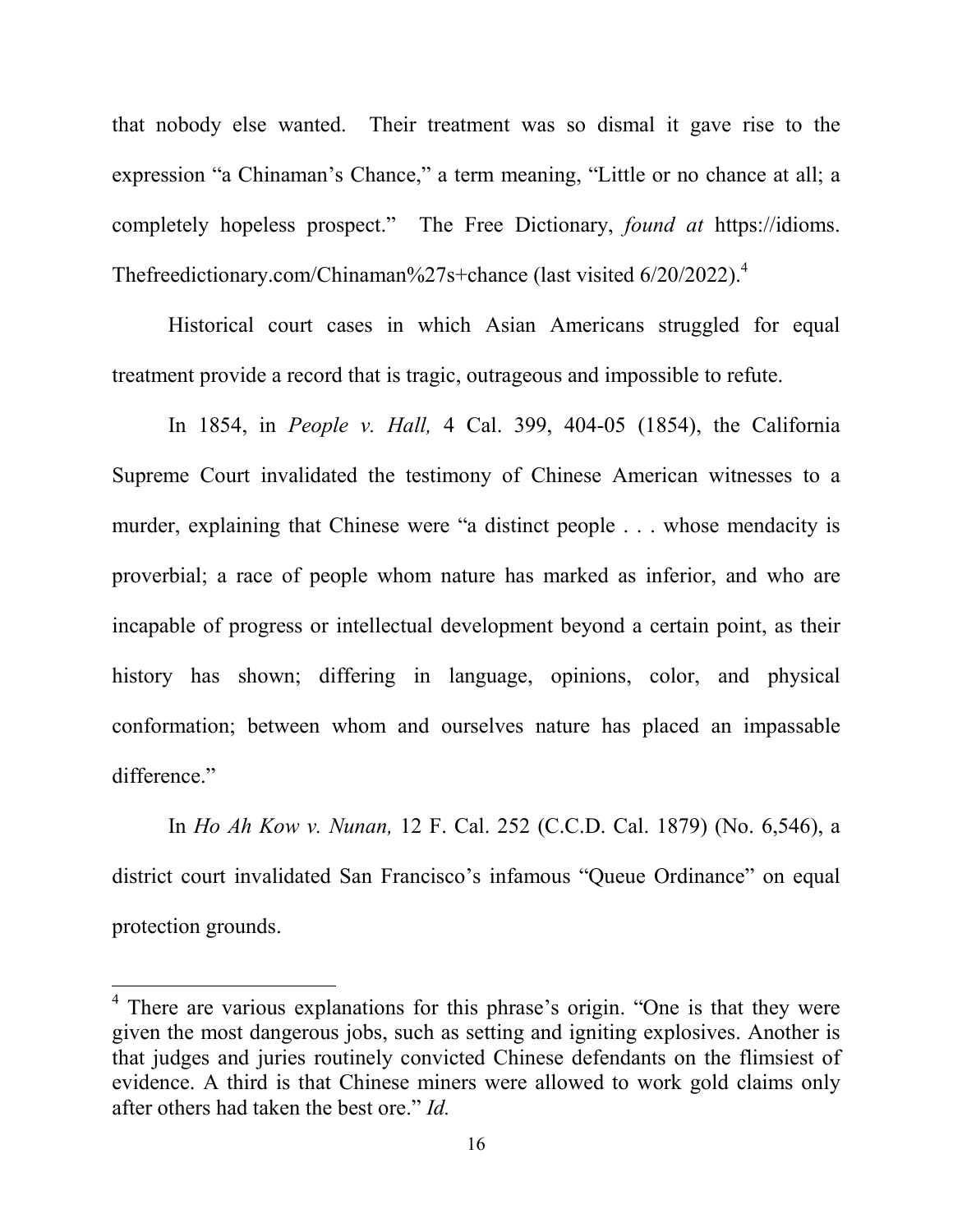In *In re Ah Chong,* 2 F. 733 (C.C.D. Cal. 1880), the court found unconstitutional a law forbidding Chinese Americans from fishing in California waters.

 In *In re Tiburcio Parrott,* 1 F. 481 (C.C.D. Cal. 1880), the court declared unconstitutional a provision of California's 1879 constitution that forbade corporations and municipalities from hiring Chinese Americans.

 In *Yick Wo v. Hopkins,* 118 U.S. 356 (1886), the Supreme Court ruled that Chinese were "persons" under the Fourteenth Amendment and could not be singled out for unequal burden under a San Francisco laundry licensing ordinance.

 In *In re Lee Sing,* 43 F. 359 (C.C.D. Cal. 1890), the court found unconstitutional the "Bingham Ordinance," which mandated residential segregation of Chinese Americans.

 In *United States v. Wong Kim Ark,* 169 U.S. 649 (1898), the Supreme Court ruled that a Chinese American boy, born in San Francisco, could not be prevented from returning to the city after a trip abroad.

#### **B. The Page Act and Chinese Exclusion Act.**

 The Page Act of 1875 was the first restrictive federal immigration law, and effectively barred the entry of Chinese women to the United States under the guise of preventing prostitution. *See Page Act of 1875,* Wikipedia, *found at*  https://en.wikipedia.org/wiki/Page Act of 1875 (last visited 6/19/2022.) In 1882,

17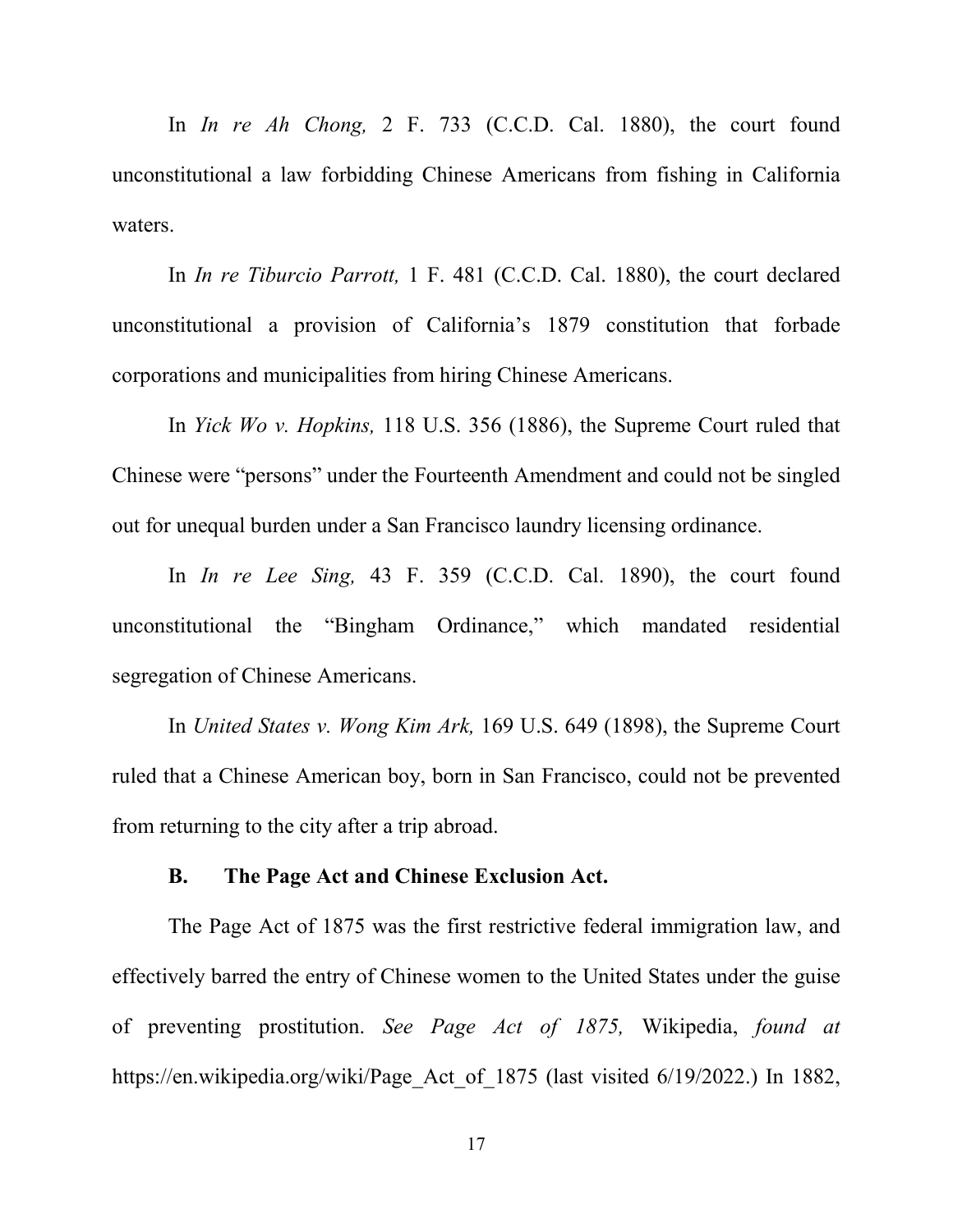in an even more extraordinary attack on equal protection, Congress passed the Chinese Exclusion Act, a law enacted to prevent an entire ethnic group from immigrating to the United States. *See Chinese Immigration and the Chinese Exclusion Acts, found at* https:// history.state.gov/ milestones/1866-1898/ chineseimmigration (last visited 6/20/2022). As aptly described by opponent Republican Senator George Frisbie Hoar, it was "nothing less than the legalization of racial discrimination." *Id.*

 It was not until 1943, when China was an ally in the war against the Empire of Japan, that the United States finally repealed the Chinese Exclusion Act. *Id.*

#### **C. World War II Internment of Japanese American Families.**

 One of the most egregious modern attacks on the constitutional rights of Asian Americans occurred during World War II, when entire families of Japanese Americans were removed from their West Coast homes and placed in internment camps. 5 Supported by the statements of authorities who declared the discriminatory measure necessary to national security, the internment of Americans in concentration camps on American soil was allowed by the courts.

-

<sup>&</sup>lt;sup>5</sup> Executive Order No. 9066, issued February 19, 1942, authorized the Secretary of War and military commanders "to prescribe military areas from which any persons may be excluded as protection against espionage and sabotage." Congress enacted § 97a of Title 18 of the United States Code, making it a crime for anyone to remain in restricted zones in violation of such orders. Military commanders then issued proclamations excluding Japanese Americans from West Coast areas and sending them to internment camps. *See Korematsu, v. United States,* 584 F. Supp. 1406, 1409 (N.D. Cal. 1984).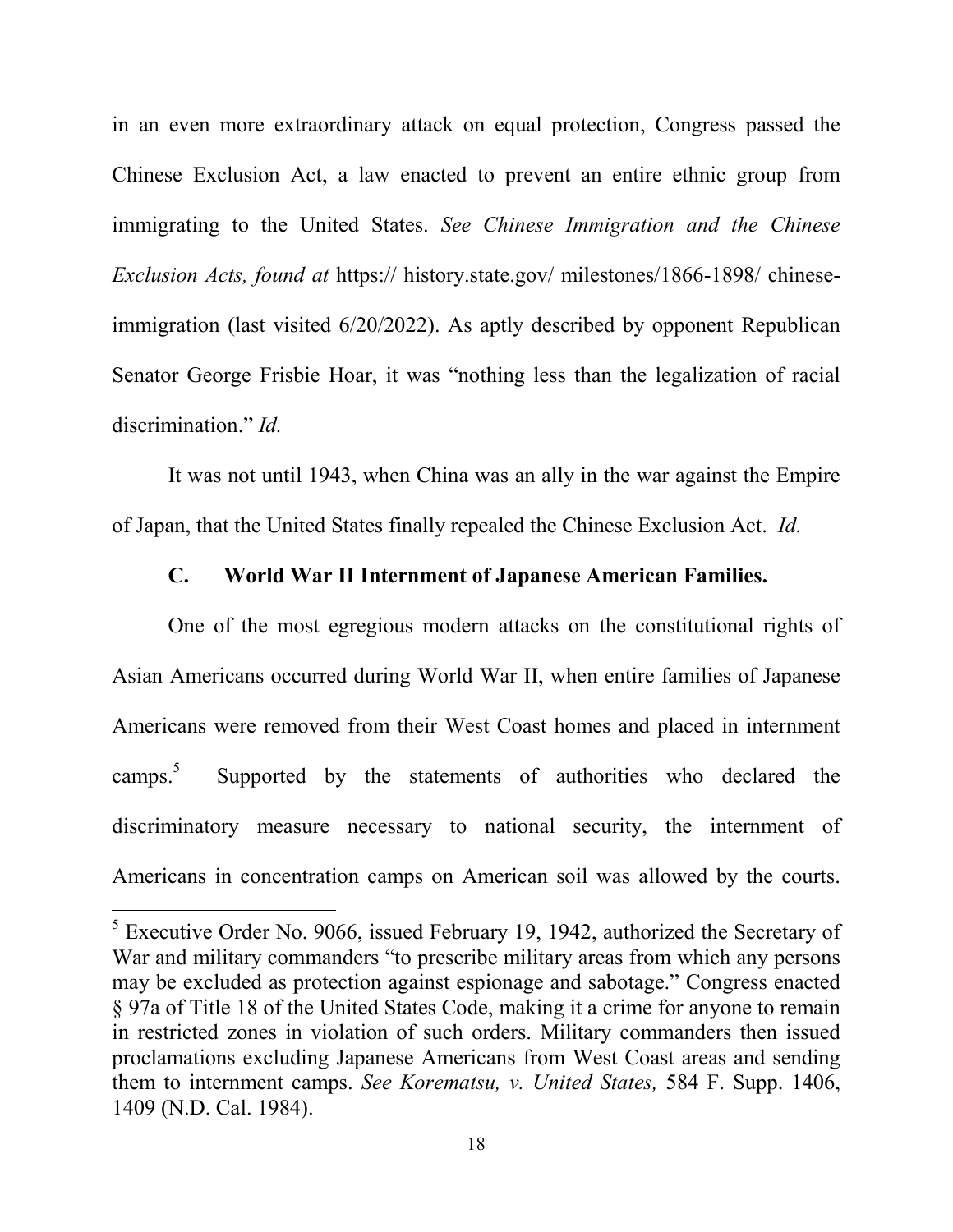*See Hirabayashi v. United States*, 320 U.S. 81 (1943). Only decades later was it acknowledged there had been no justification for this abrogation of constitutional rights. *See Koremats,* 584 F. Supp. at 1416-20 (motivation was "racism" and "hysteria," not "military necessity"); *Hirabayashi v. United States*, 828 F.2d 591 (9th Cir. 1987).

## **D. The Disgraceful History of Discrimination Against Asian Americans in Education.**

 After the 1776 Revolution, Americans agreed with Thomas Jefferson "that the future of the republic depended on an educated citizenry" and that universal public education should be provided to all children. Johann N. Neem, *The Founding Fathers Made Our Schools Public. We Should Keep Them That Way,*  The Washington Post, Aug. 20, 2017, *found at* https://www. washingtonpost. com/news/ made-by-history /wp/2017/08/20/early- america-had-school-choice-thefounders-rejected-it/ (last visited 6/21/2022). Alas, that noble sentiment did not extend to Asian American children, who were often denied access to education.

 In *Tape v. Hurley,* 66 Cal. 473, 6 P. 12 (1885), it took a court battle to force San Francisco schools to admit a Chinese American girl denied entry because, as stated by the State Superintendent of Public Instruction, public schools were not open to "Mongolian" children. *McClain, supra,* at 137. In response to the ruling, the California legislature authorized separate "Chinese" schools: "When such separate schools are established, Chinese or Mongolian children must not be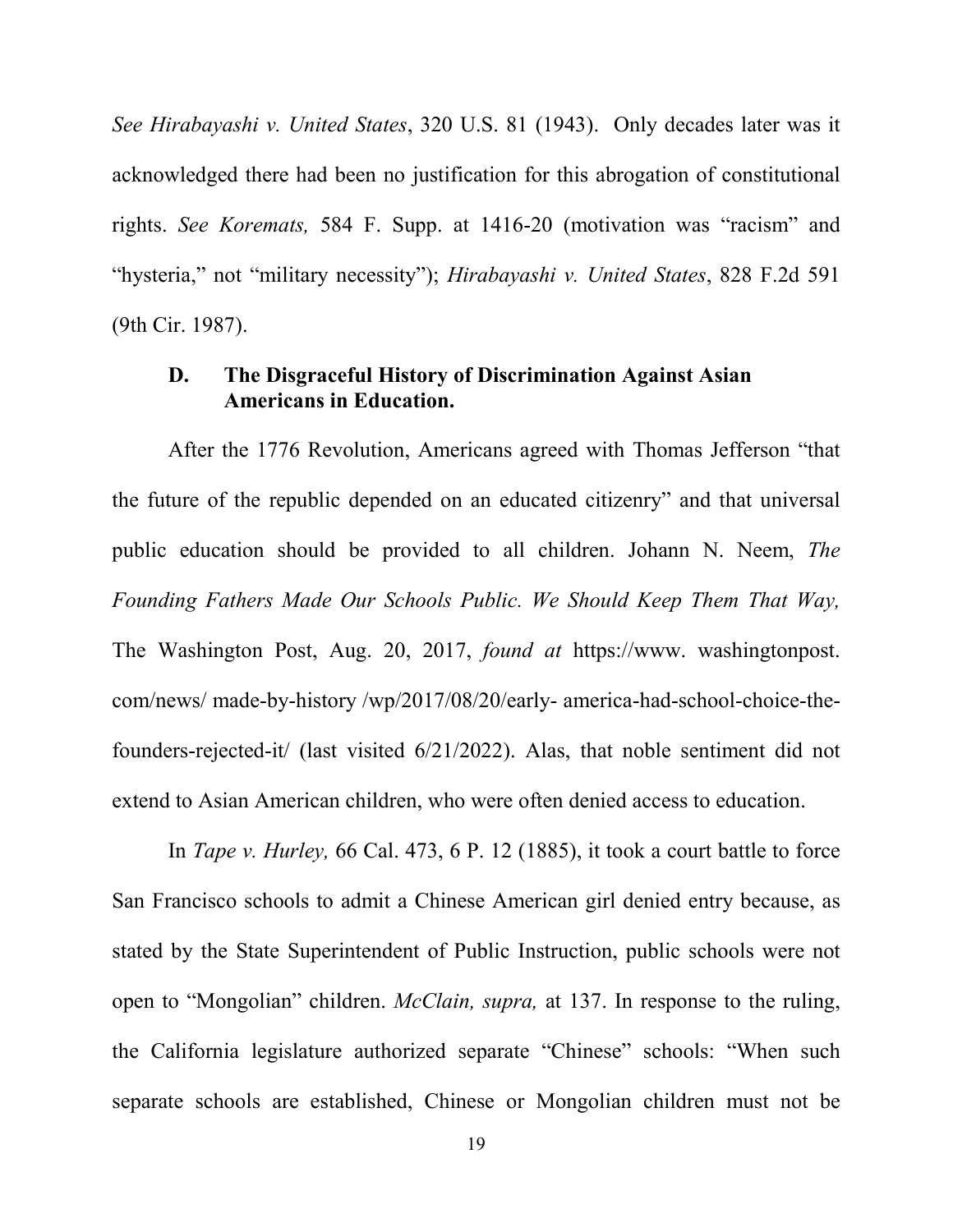admitted into any other schools." *See Tape v. Hurley, Aftermath, found at* https://en.wikipedia.org/wiki/ Tape\_v.\_Hurley (last visited 5/3/2022.) Chinese American schoolchildren were restricted to those schools until well into the twentieth century. *Ho,* 147 F.3d at 864.

 Asian American schoolchildren were among the first victims of the "separate-but-equal" doctrine created in *Plessy v. Ferguson,* 163 U.S. 537 (1896). The doctrine was created in a case where a black passenger attempted to board a "white" railway car. *Id*. In 1902, in *Wong Him v. Callahan,* 119 F. 381 (C.C.N.D. Cal. 1902), this doctrine was applied to schools when a court ruled that Chinese American children in San Francisco could be barred from "white" schools because the "Chinese" school in Chinatown was "separate but equal."

 In *Gong Lum v. Rice,* 275 U.S. 78 (1927), the Supreme Court affirmed that the separate-but-equal doctrine applied to K-12 schools, finding that a nine-yearold Chinese-American girl in Mississippi could be denied entry to the local "white" school because she was a member of the "yellow" race. *Id.* at 87.

 In *Ho v. San Francisco Unified Sch. Dist.,* 147 F.3d 854, a striking modern example of discrimination against Asian Americans, constituents of *Amici Curiae*  were forced to engage in five years of vigorous litigation to end the San Francisco school district's policy of assigning children to the city's K-12 schools based on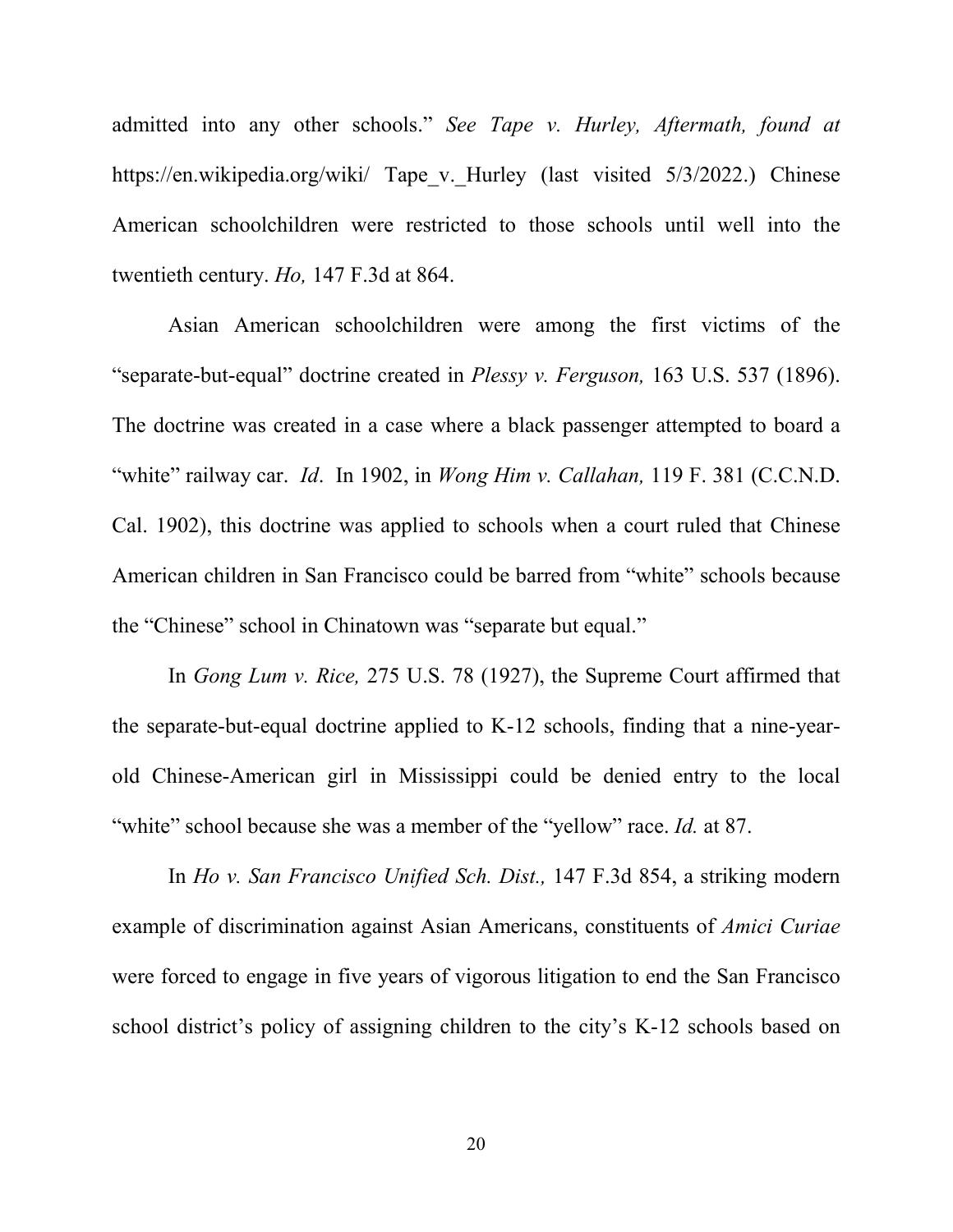race. *See id.*; *San Francisco NAACP v. San Francisco Unified. Sch. Dist.,* 59 F. Supp. 2d 1021 (N.D. Cal. 1999).

 The *Ho* case was particularly ironic as just a few decades earlier, in *Lee v. Johnson,* 404 U.S. 1215, 1215-16 (1971), Supreme Court Justice Douglas, recognizing the long history of discrimination against Asian Americans in education, wrote: "Historically, California statutorily provided for the establishment of separate schools for children of Chinese ancestry." *Id.* "That was the classic case of *de jure* segregation involved [and found unconstitutional] in *Brown v. Board of Education* [347 U.S. 483 (1954)]. . ." *Id. "Brown v. Board of Education* was not written for blacks alone. It rests on the Equal Protection Clause of the Fourteenth Amendment, one of the first beneficiaries of which were the Chinese people of San Francisco." *Id.*

 Unfortunately, as demonstrated by TJ, the same discriminatory intent is still alive today, now cloaked as a striving for "diversity."

## **III. THE SEARCH FOR DIVERSITY AT A HIGH SCHOOL CANNOT JUSTIFY APPELLANT'S USE OF RACE.**

#### **A. The School Board's Goal of Mirroring the Demographics of Northern Virginia is Unconstitutional Racial Balancing.**

 "We have many times over reaffirmed that '[r]acial balance is not to be achieved for its own sake.'" *Parents Inv. In Comm. Sch. v. Seattle School No. 1,* 551 U.S. 701, 127 S. Ct. 2738, 2757 (2007) (citing cases); *see Grutter,* 539 U.S. at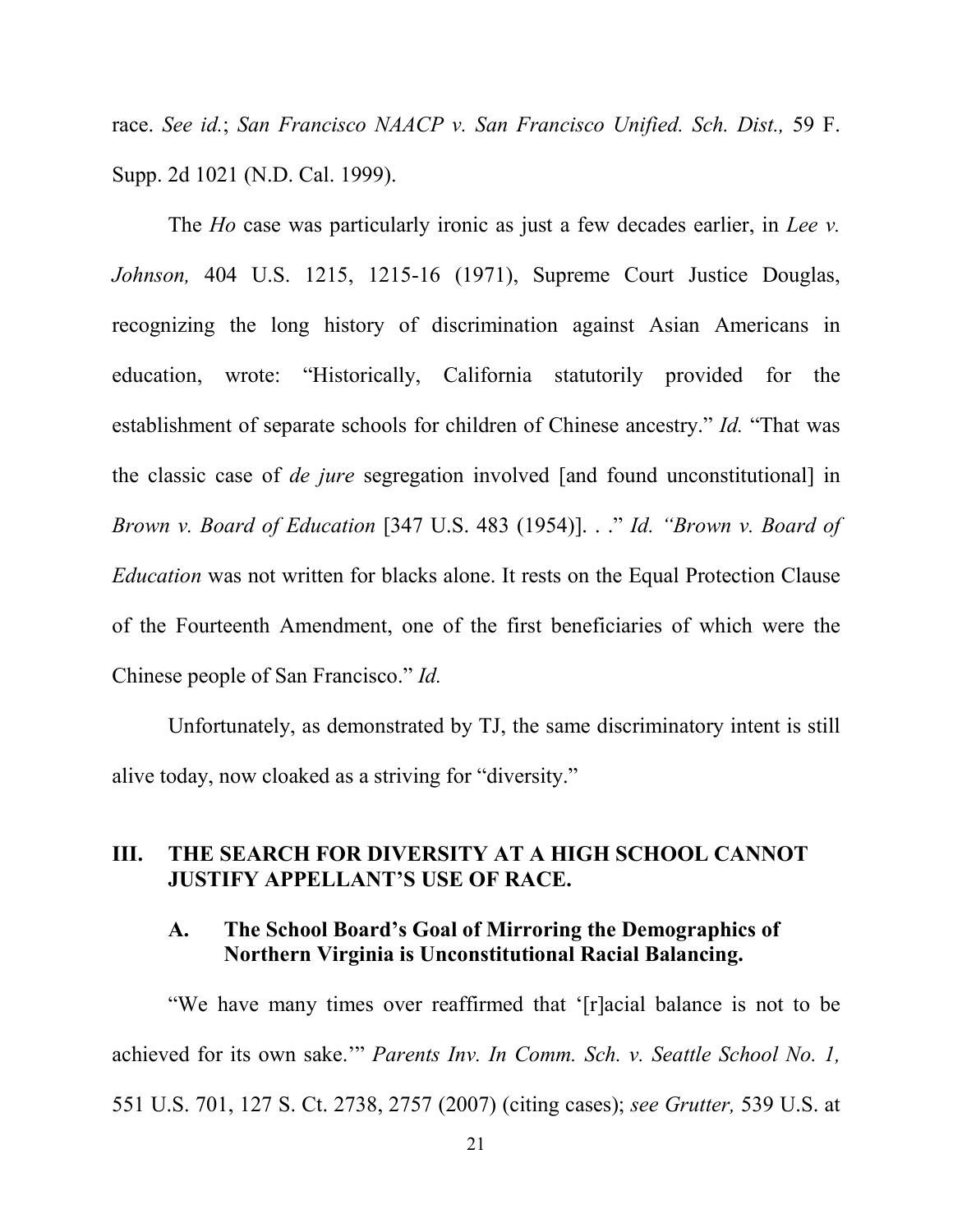330 (racial balancing is "patently unconstitutional"). As the district court found, the process by which the Fairfax County School Board adopted the new admissions plan was "infected with talk of racial balancing from its inception." JA2979. More specifically, the Board wanted to address the "underrepresentation" of Black and Hispanic students at TJ by decreasing Asian American enrollment to "reflect the diversity of FCPS, the community and Northern Virginia." JA0293. JA2961. A Board resolution stated, "the goal is to have TJ's demographics represent the NOVA [Northern Virginia] region." JA0240, JA2980. Board members rejected a lottery proposal "at least in part due to a fear that a lottery might not go far enough to achieve racial balancing." JA2978.

 In *Parents,* the Supreme Court emphatically rejected racial balancing as a justification for consideration of race at K-12 schools, explaining: "Accepting racial balancing as a compelling state interest would justify the imposition of racial proportionality throughout American society, contrary to our repeated recognition that '[a]t the heart of the Constitution's guarantee of equal protection lies the simple command that the Government must treat citizens as individuals, not as simply components of a racial, religious, sexual or national class.'" *Parents,* 127 S. Ct. at 2757 (quoting *Miller v. Johnson,* 515 U.S. 900, 911 (1995).) Refuting the Board's argument that a search for "diversity" is somehow different, "[r]acial balancing is not transformed from 'patently unconstitutional' to a compelling state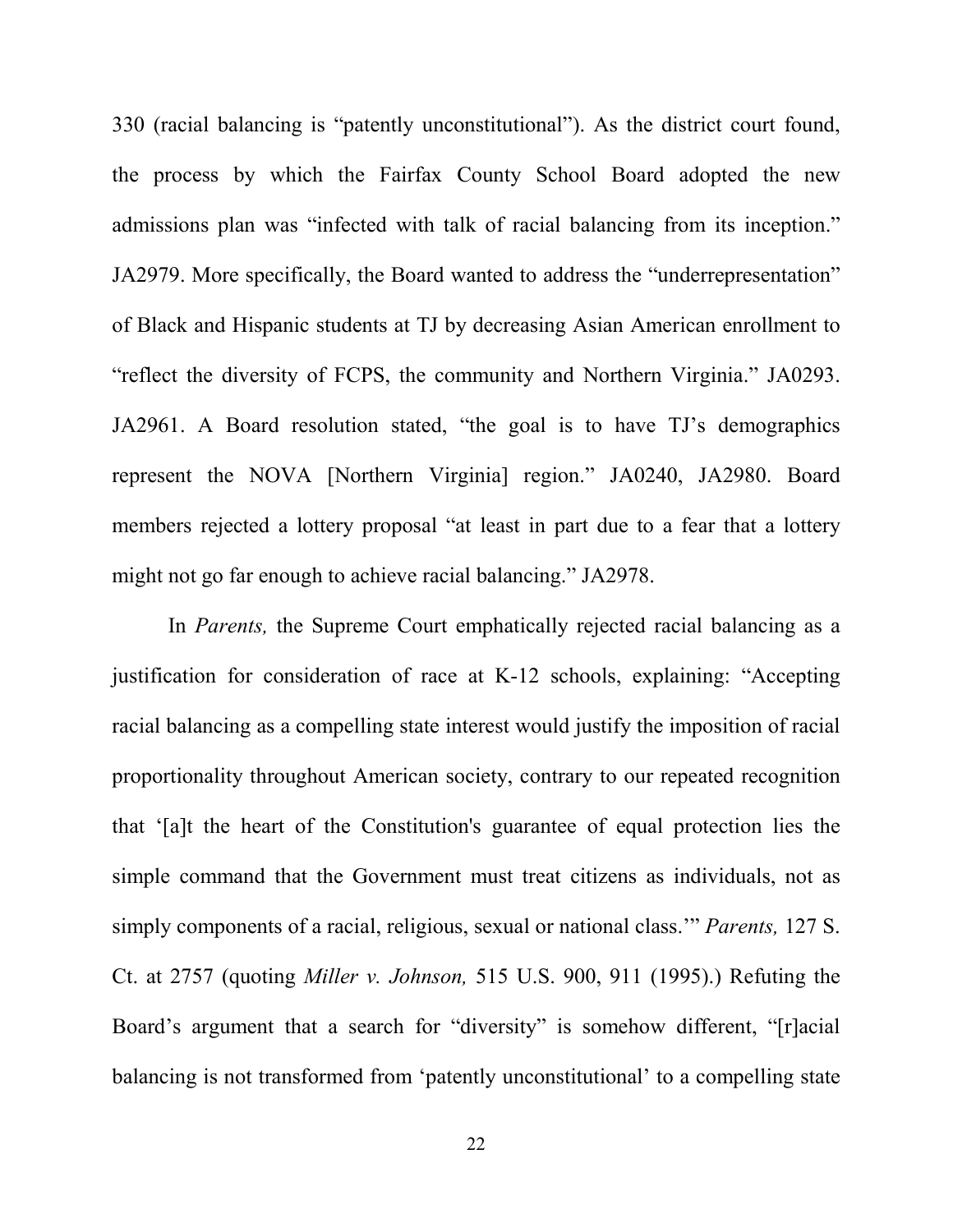interest simply by relabeling it 'racial diversity.'" *Parents,* at 2758.

 It was therefore unlawful for the School Board to deny Asian American students their individuality and to engage in racial balancing in an effort to decrease enrollment of their supposedly overrepresented "group."

#### **B. There is No Pedagogical Need for Diversity in K-12 Education That Would Justify the School Board's Use of Race.**

 The purported need for more "diversity" at TJ cannot provide justification for Appellant's treatment of Asian American students. 6 In *Grutter v. Bollinger, supra,* 539 U.S. 306, the Supreme Court found that the University of Michigan law school was permitted, for pedagogical purposes, to consider race to achieve a "critical mass" of minority students, to reap the "benefits that flow from diversity." *Id.* at 330-333, 343. However, the *Grutter* holding was limited to higher education—and for good reason.

 The situation of adults voluntarily attending a national law school, as in *Grutter,* is different from that of children attending a local K-12 school, where attendance is mandatory. Students admitted to law school are adults. They generally expect to move to wherever in the nation the university that accepts them is located. Therefore, in *Grutter,* this Court recognized the state's compelling

<u>.</u>

 $6$  Even though Appellant argues that its admissions program is justified by the diversity interest recognized in *Grutter*, in the court below, it failed to "argue[] that its actions satisfy strict scrutiny," something required under *Grutter.* JA2982; *Grutter,* 539 U.S. at 326.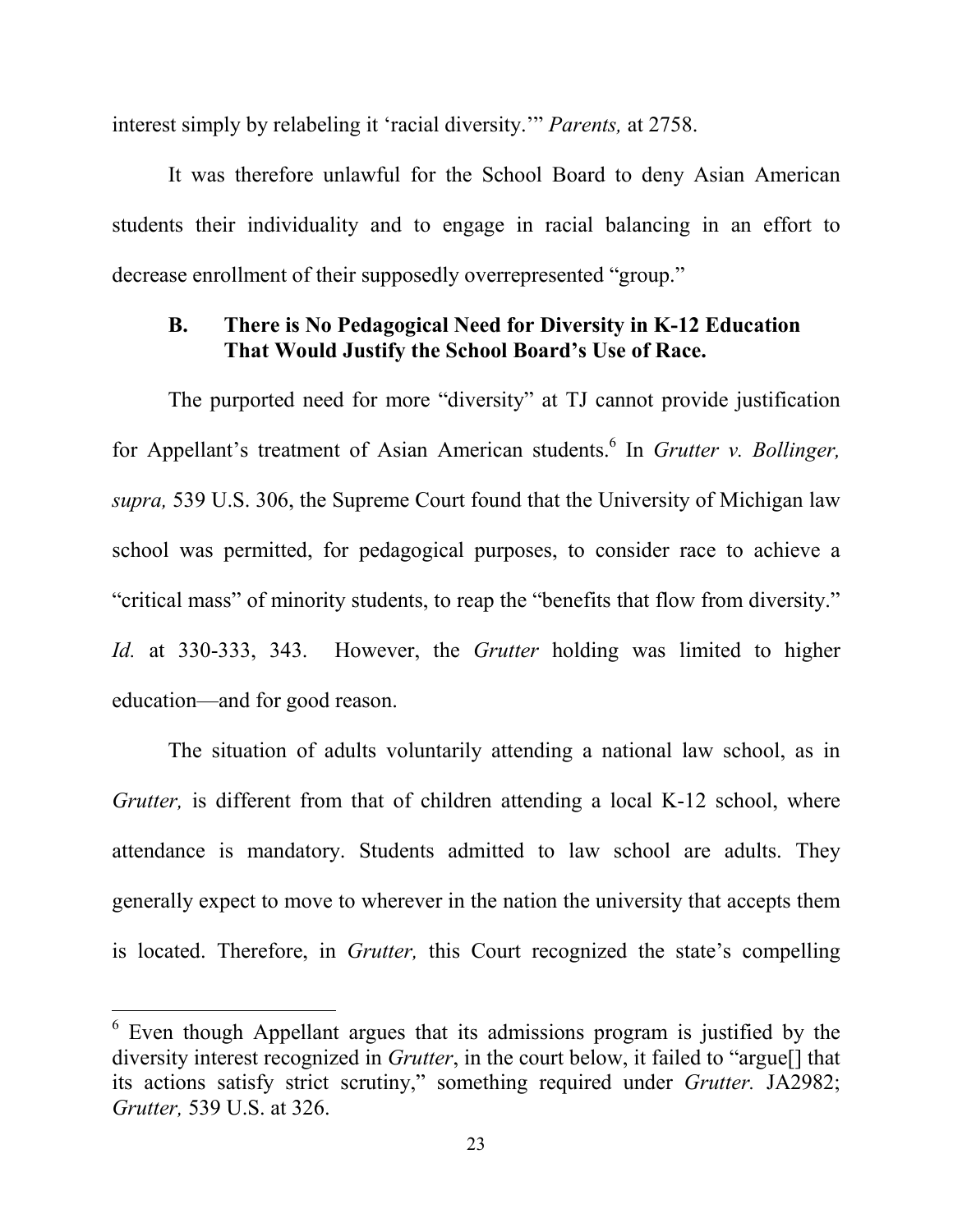interest in providing a robust diversity of opinions, experiences and ideas, finding that "universities, and in particular, law schools, represent the training ground for a large number of our nation's leaders." 539 U.S. at 332. By contrast, at TJ, different considerations predominate. K-12 students need a basic general education. They live at home with their parents. They are limited to local schools in reasonable proximity to their homes. There can be no compelling state interest in diversity.

 In *Parents,* the Supreme Court explained the distinction: "In upholding the admissions plan in *Grutter…*this Court relied upon considerations unique to institutions of higher education, noting that in light of 'the expansive freedoms of speech and thought associated with the university environment, universities occupy a special niche in our constitutional tradition.'" *Parents,* 127 S. Ct. at 2744 (finding *Grutter* did not apply in K-12) (quoting *Grutter,* 539 U.S. at 329). Furthermore, even under *Grutter*, race is considered only as one of many individual characteristics. "The diversity interest was not focused on race alone but encompassed "all factors that may contribute to student body diversity." *Parents,*  127 S. Ct. at 2753 (listing factors) (citation omitted). Here, the Fairfax County School Board considered only race in crafting an admissions plan that used proxies for race to limit Asian American enrollment.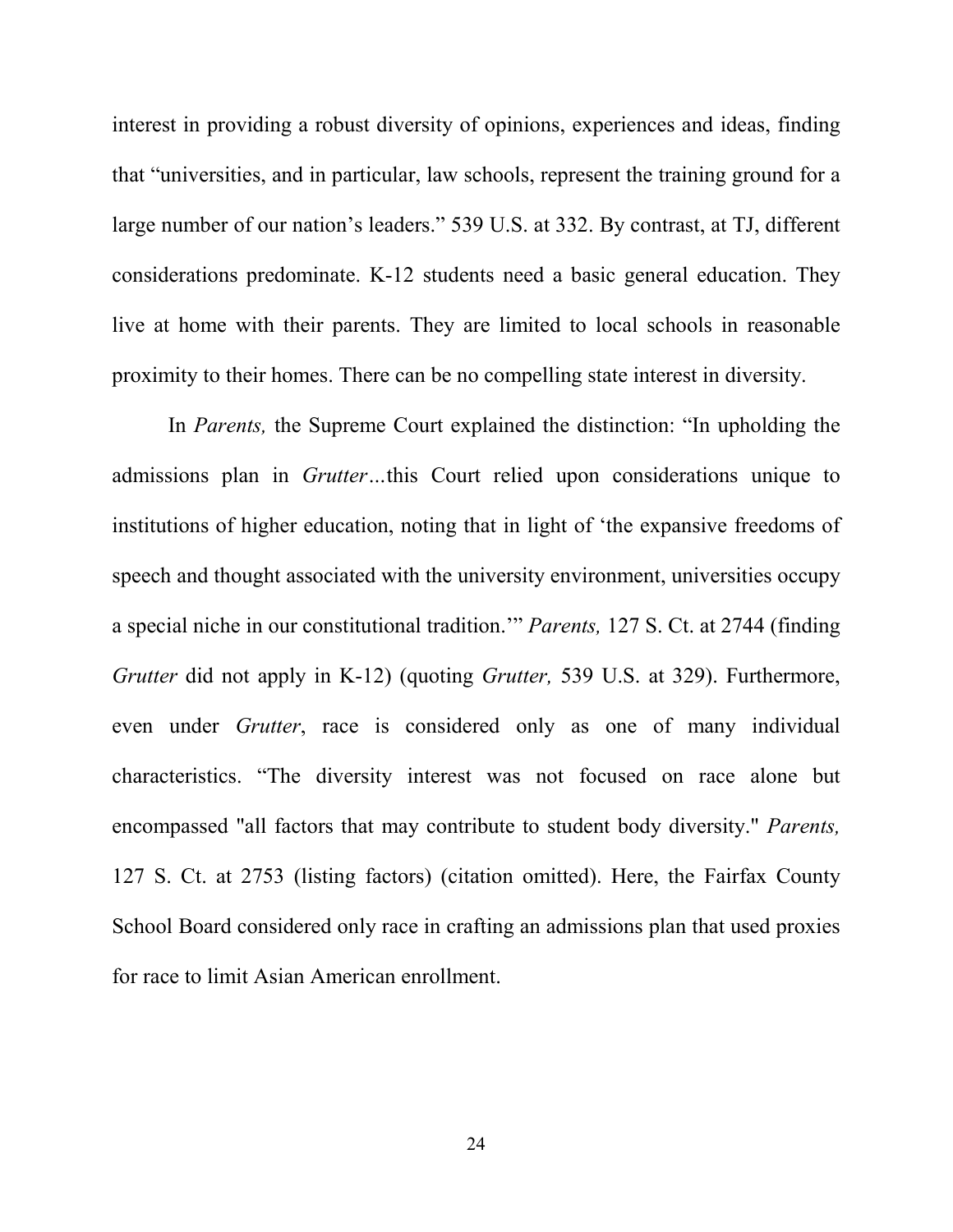#### **IV. DEFICIENCIES IN K-8 EDUCATION CANNOT BE ADDRESSED BY RACIAL BALANCING HIGH SCHOOLS.**

## **A. Racial Balancing Will Destroy Our Public Academic Schools, Leaving Americans of All Ethnicities Poorer.**

The situation at TJ is very similar to what has been happening across the nation to other selective public schools, where proponents of racial balancing seek to eliminate merit-based admissions.

San Francisco's Lowell High School. At San Francisco's selective Lowell High School, proponents of racial balancing also deem Asian Americans to be "overrepresented." First voting to halt consideration of test scores and grades as a "temporary" Covid measure, the San Francisco School Board then, in a covert process similar to that in Fairfax County, voted to make the change permanent, to promote "diversity." The measure was challenged in court, where it was overturned—at least for now. *See S.F. School Board Extends Lowell High Lottery Admission For Another Year, But Debate Is Not Over,* San Francisco Chronicle, Dec. 16, 2021), *found at* https://www.sfchronicle.com/sf/article/Lowell-Highlottery-admission-likely-to-remain-16705599.php (last visited 6/16/2021).

In San Francisco, as in Fairfax County, proponents of racial balancing seek to increase "diversity" by limiting Asian American enrollment: "One side has argued that merit-based admissions are elitist, leading to a dearth of Black and brown students and a culture of racism… But opponents say the change hurts

25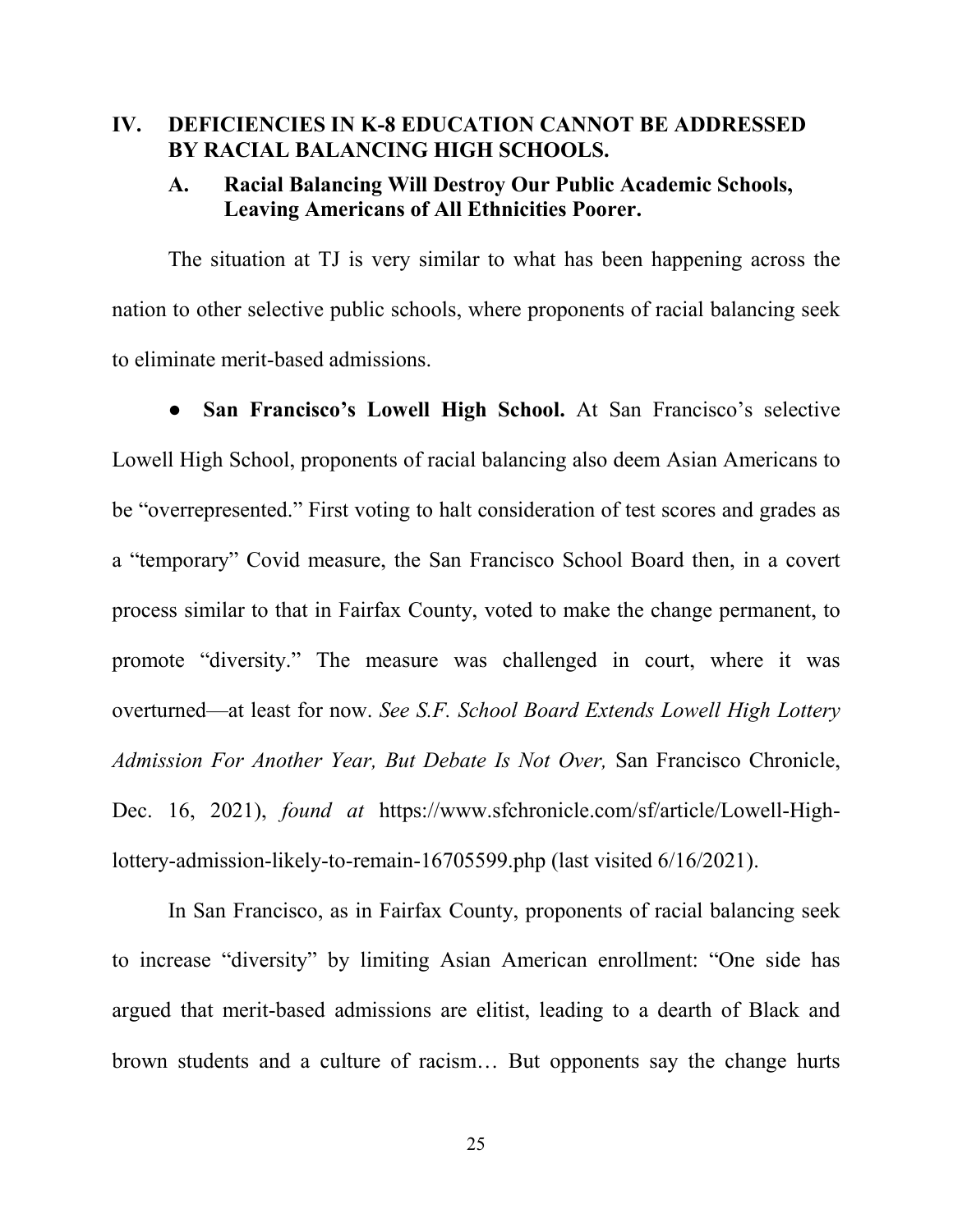Asian Americans…and will result in a lack of opportunity for high-achieving and hardworking students." *Id.* 

Far from discriminating against anyone because of race, Lowell, like TJ, reached across racial and socioeconomic lines to enable children of all ethnicities to excel in a public school environment open to all:

Lowell High was open to any student with the necessary academic qualifications. Lowell's merit-based admissions did not consider (much less discriminate based on) race. To get into Lowell, a student needed only to attend school consistently, do their assigned work, and study enough to achieve good grades and pass their proficiency exams. All of that can be accomplished by students of any race.

*See* Diane Yap, *SFNAACP Fails Black Students,* Critical Rice Theory (Dec. 22, 2021), *found at* https://dianey.substack.com/p/sfnaacp-fails-black-students?s=w (last visited 6/18/2022).

*●* **Boston's Exam Schools.** In Boston, the city's three "Exam schools" are under attack. Citing perceived "overrepresentation" of Asian and white Americans, the board first adopted an admissions plan using Zip Codes as proxies for race then, following public disclosure of the racial animus underlying the plan, changed it to a system emphasizing socioeconomic status. *See Boston Public Schools Sued over Alleged Race-Based Admissions,* Breitbart (June 13, 2022), *found at*  https://www.breitbart.com/education/2022/06/13/boston-public-schools-sued-overalleged-race-based-admissions/ (last visited 6/20/2022).

That Boston's racial balancing plan is fueled by racism has been amply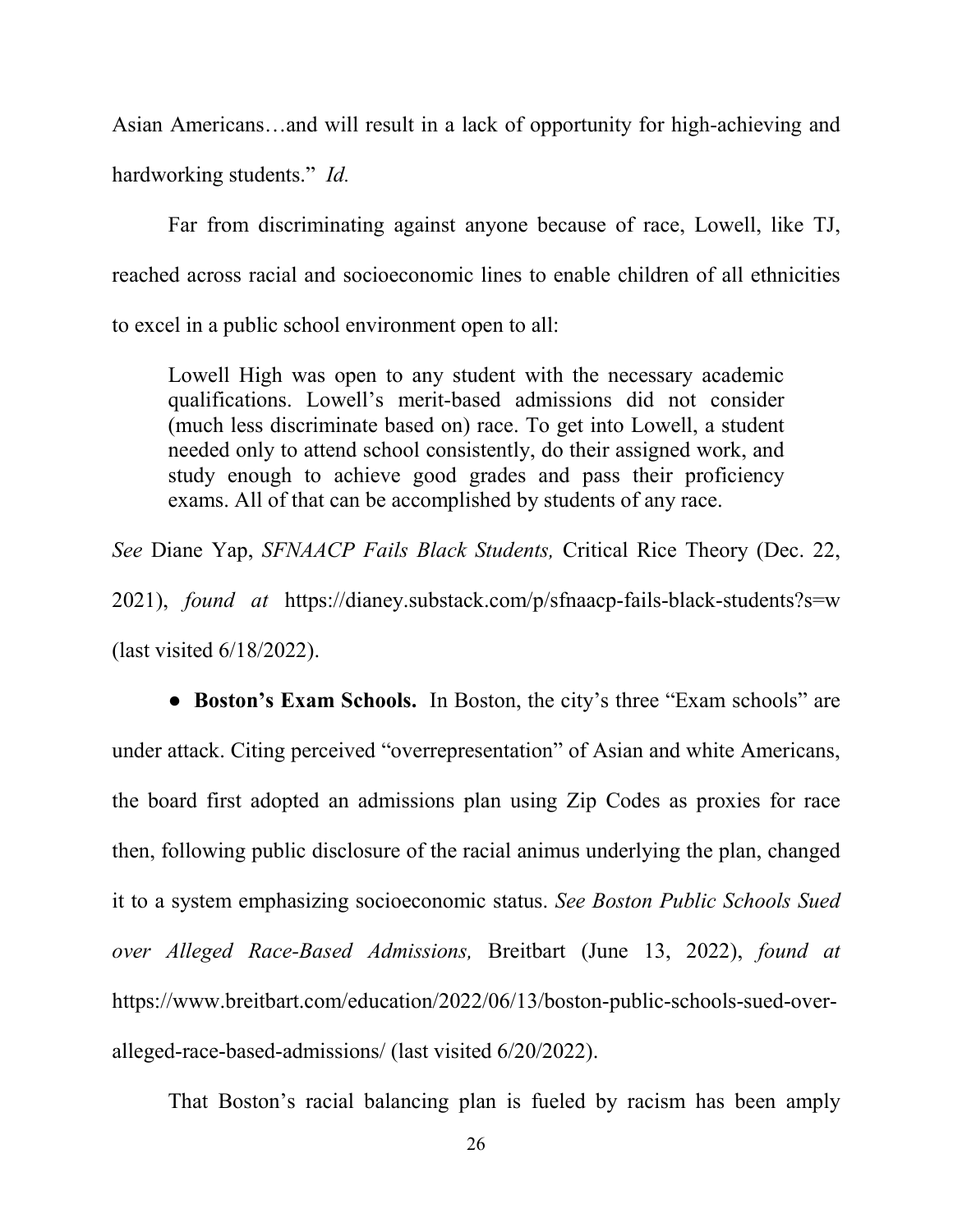demonstrated. Boston School Committee Chair Michael Loconto, at the October 21, 2020 meeting just hours before approving the Zip Code proxy plan, was caught by a "hot mike" making anti-Asian slurs. *Boston School Committee Chair Resigns After Outrage Over His Mocking Of Asian American Names, located at*  https://www.wbur.org/edify/ 2020/10/22/ loconto-mocking-resigns (last visited 6/20/2022). Then, after ruling in favor of the plan, the federal judge hearing the case retracted his opinion after the publication of board members' anti-White texts. *Federal Judge Withdraws Opinion After Anti-White Texts Emerge In Boston Public Schools Case,* Washington Examiner (July 12, 2021), *found at* https://www.washingtonexaminer.com/ news/ federal- judge-retracts-opinionantiwhite -texts (last visited 6/20/2022). "Judge William Young, who had issued an opinion favoring the school system's plan to factor ZIP code into admissions, said that he could no longer stand behind that opinion after it appeared that the body's push was motivated by racial animus." *Id.* 

 **● New York's Specialized High Schools.** New York's eight selective specialized high schools come under perennial attack, always fueled by the accusation that Asian Americans and whites are "overrepresented." *See Expelling Asian Americans From Top Schools Proves NYC Education Is Off The Rails,* New York Post, May 3, 2021), *found at* https://nypost.com/2021/05/03/expelling-asianamericans-from-top-schools-proves- nyc-education- is-off-the-rails/ (last visited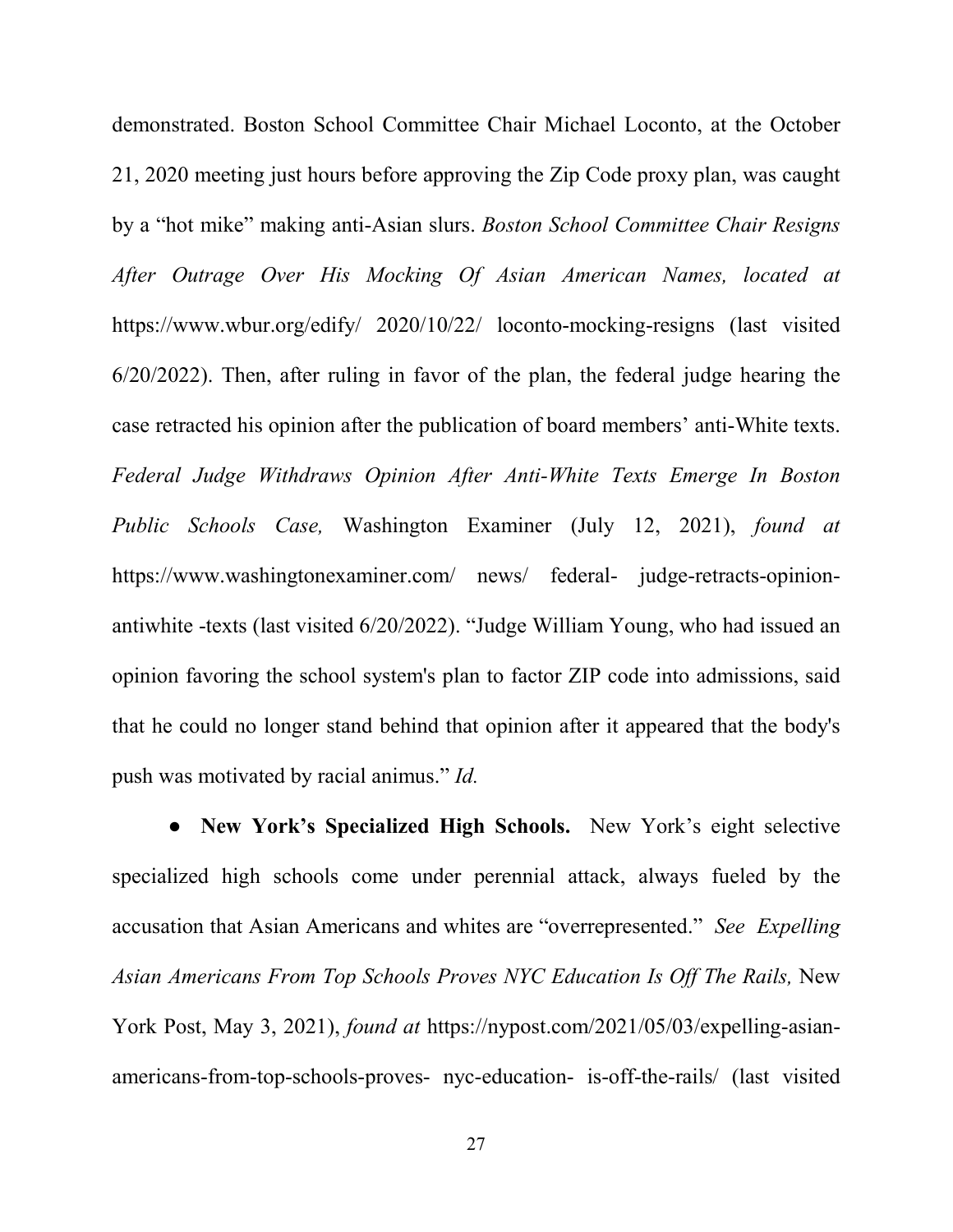6/20/2022). "Anti-Asian violence in New York right now is more than random street-corner sucker punches and terrifying subway shoves. It's also the deliberate disassembly of meritocratic public education under the guise of ethnic equity…" *Id.* 

Unless the present political trend of elevating skin-deep diversity over merit is stopped, it will lead to the elimination of all public academic high schools. That would be unfortunate, destroying a vital public resource and leaving only the wealthy with access to superior education.

## **B. If America is to Retain Its Leading Position in the World, There Needs to be** *More* **Not Less Emphasis on Academic Merit.**

Common sense should tell us that if some ethnic groups are "underrepresented" at an academic school like TJ where admission is based on grades and test scores, racially balancing enrollment is not going to fix the underlying K-8 educational deficiencies; it will only result in an admissions policy that trammels individual rights while obfuscating the actual problems. If America is to retain its position as a technology leader, it should, while addressing any problems in K-8 education, value and encourage academic achievement. *See Harvard Warns That Chinese Tech Is Rapidly Overtaking American Capabilities,*  The Byte, *found at* https://futurism.com/the-byte/harvard-report-china-tech (last visited 6/19/2022). "'In some races, [China] has already become No 1,' reads the report. 'In others, on current trajectories, it will overtake the US within the next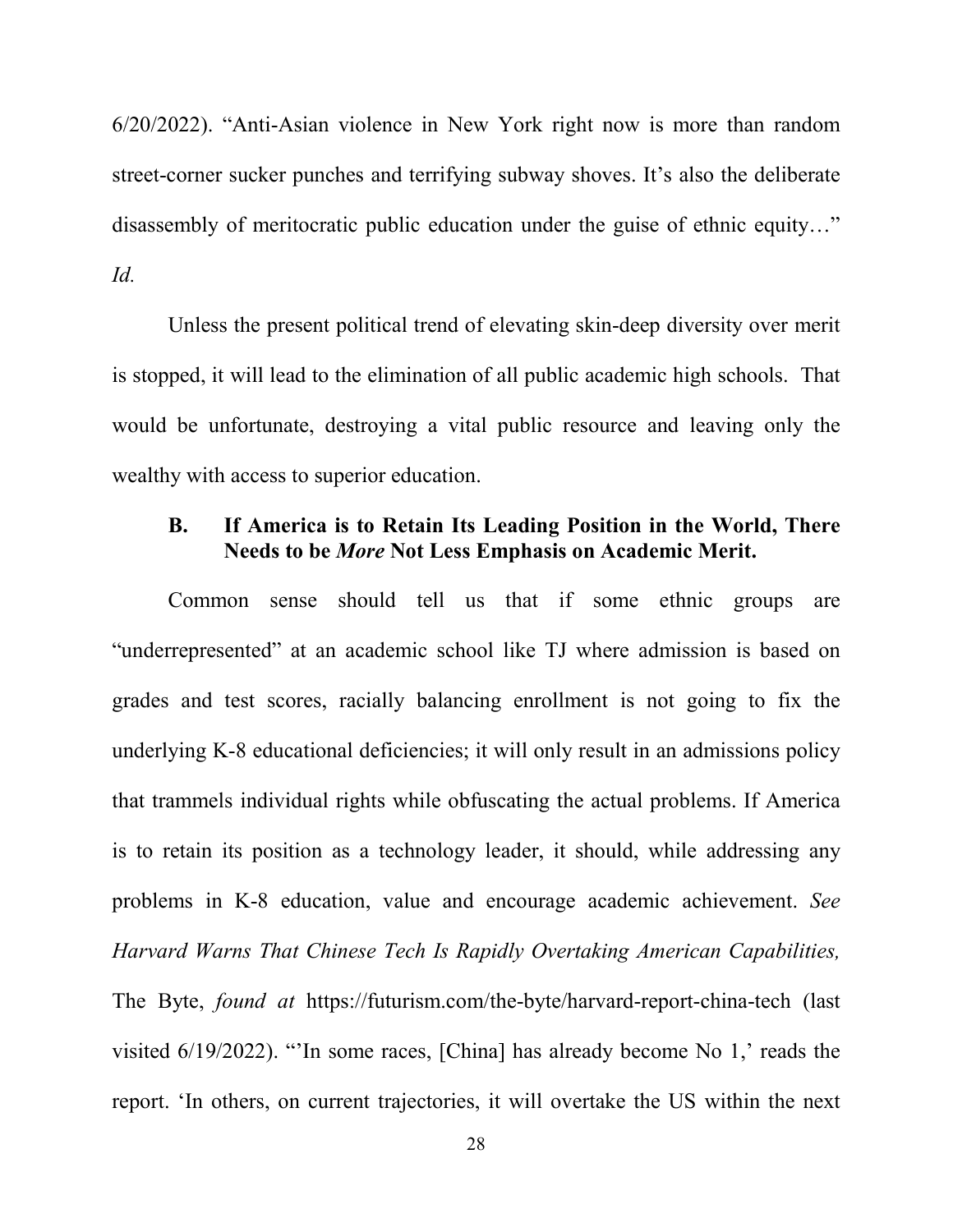decade.'" *Id.* The present nationwide campaign to destroy academic schools in the name of racial balancing is misguided and must be stopped before it produces disastrous consequences for our future.

 This nation was founded on the principle of meritocracy. While some proponents of racial balancing want to pretend that in education only Asian Americans still believe in that principle, in fact that is not true, as shown by a recent Pew Research Center poll. "The survey, conducted in March, asked more than 10,000 respondents what factors should matter for college admissions. In a landslide, respondents favored academic achievement over race and gender." *Americans for Merit-Based Admissions,* Wall Street Journal (April 28, 2022), *found at* https://www. wsj. com/ articles/ americans-for-merit-basJeffedadmissions-pew- research -poll-ibram-x- kendi-11651181826? mod= trending now opn 2 (last visited  $6/21/2022$ ).

Nearly three of four said race or ethnicity should not be a factor in admissions. That includes 59% of blacks, 68% of Hispanics, 63% of Asians and 62% of Democrats.

*Id.* 

 Any K-8 educational deficiencies in Fairfax County should certainly be addressed. All children, of whatever ethnicity, deserve to be nurtured, educated and guided toward the same opportunities. Racial politics in high school admissions is not the answer, however. Addressing such deficiencies requires real work *at K-8 levels.* While Fairfax County is enviably placed in terms of resources for doing this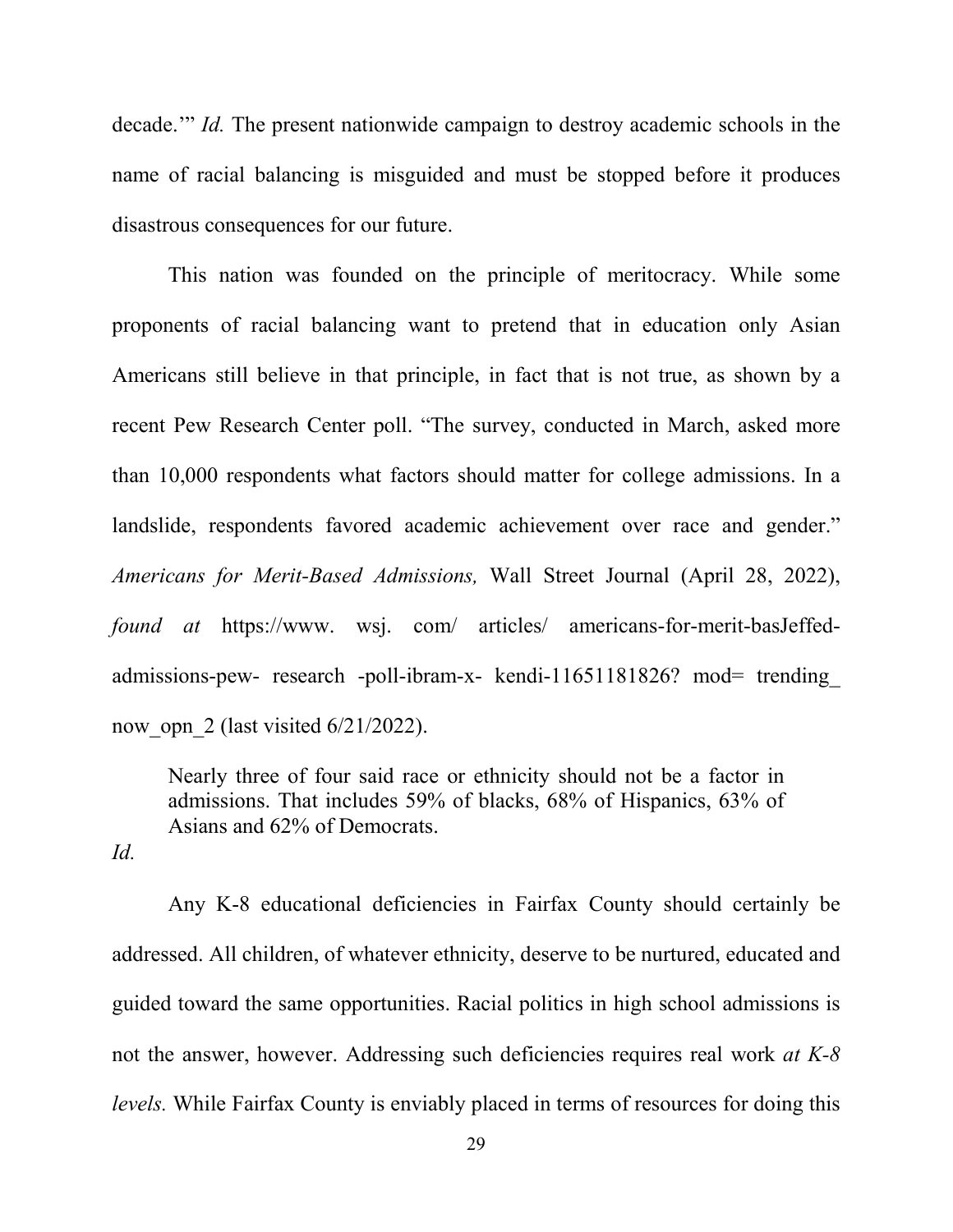work compared to many other communities, there are also non-State resources that can be utilized. *See e.g.,* Matt Zalasnick, *How Colleges Partner With K-12 On Student Success,* University Business (Oct. 17, 2019), *found at* https://universitybusiness. Com /colleges- partner- k-12- student- success/ (last visited 6/20/2022). If the Fairfax County School Board truly wants to help K-8 children it believes are missing out on educational opportunities, it should be able to find lawful ways of helping them, without obfuscating the true problems and violating the rights of other individuals.

#### **CONCLUSION**

 Some 70 years ago, in *Brown v. Board of Education,* 347 U.S. 483 (1954), the Supreme Court recognized the inherent injury to individuals when schools treat children differently because of their race; and found that such discrimination was unlawful, whatever the stated rationale. That same reasoning should apply here today. This Court should find that the TJ admissions plan is unconstitutional and should affirm the judgment of the district court.

- //
- //
- //
- 
- //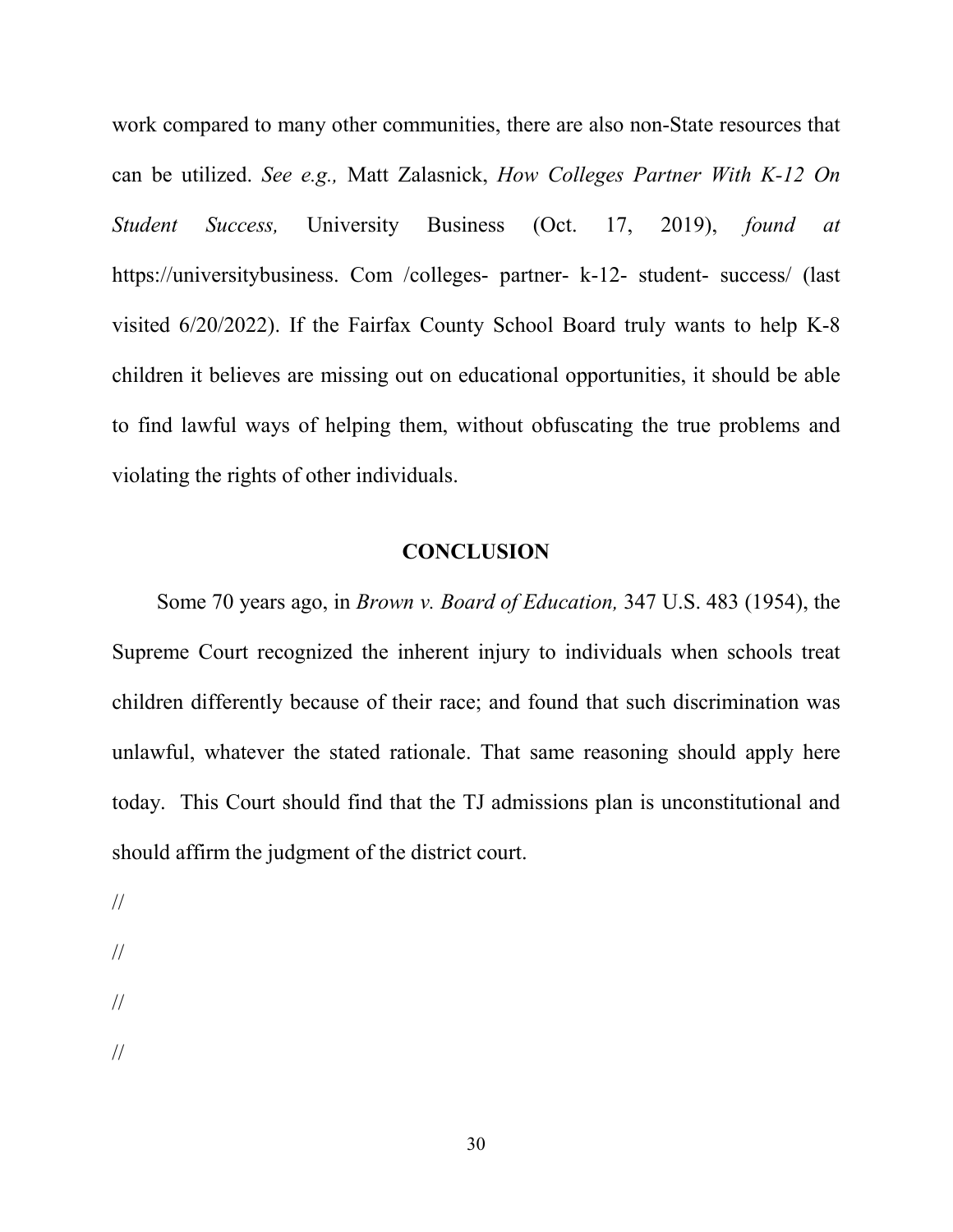## Respectfully submitted,

Date: June 21, 2022 By: /s/ Gordon M. Fauth, Jr.

Lee C. Cheng Director and Secretary Asian American Legal Foundation 11 Malta Street San Francisco, CA 94131 leechcheng@gmail.com Tel: (510) 238-9610 Fax: (510) 977-5127

Counsel for *Amicus Curiae* The Asian American Legal Foundation

Gordon M. Fauth, Jr. (counsel of record) Litigation Law Group 1935 Addison St., Ste. A Berkeley, CA 94704 gmf@classlitigation.com Tel: (510) 238-9610 Fax: (510) 977-5127

Counsel for *Amici Curiae* The Asian American Coalition for Education and The Asian American Legal Foundation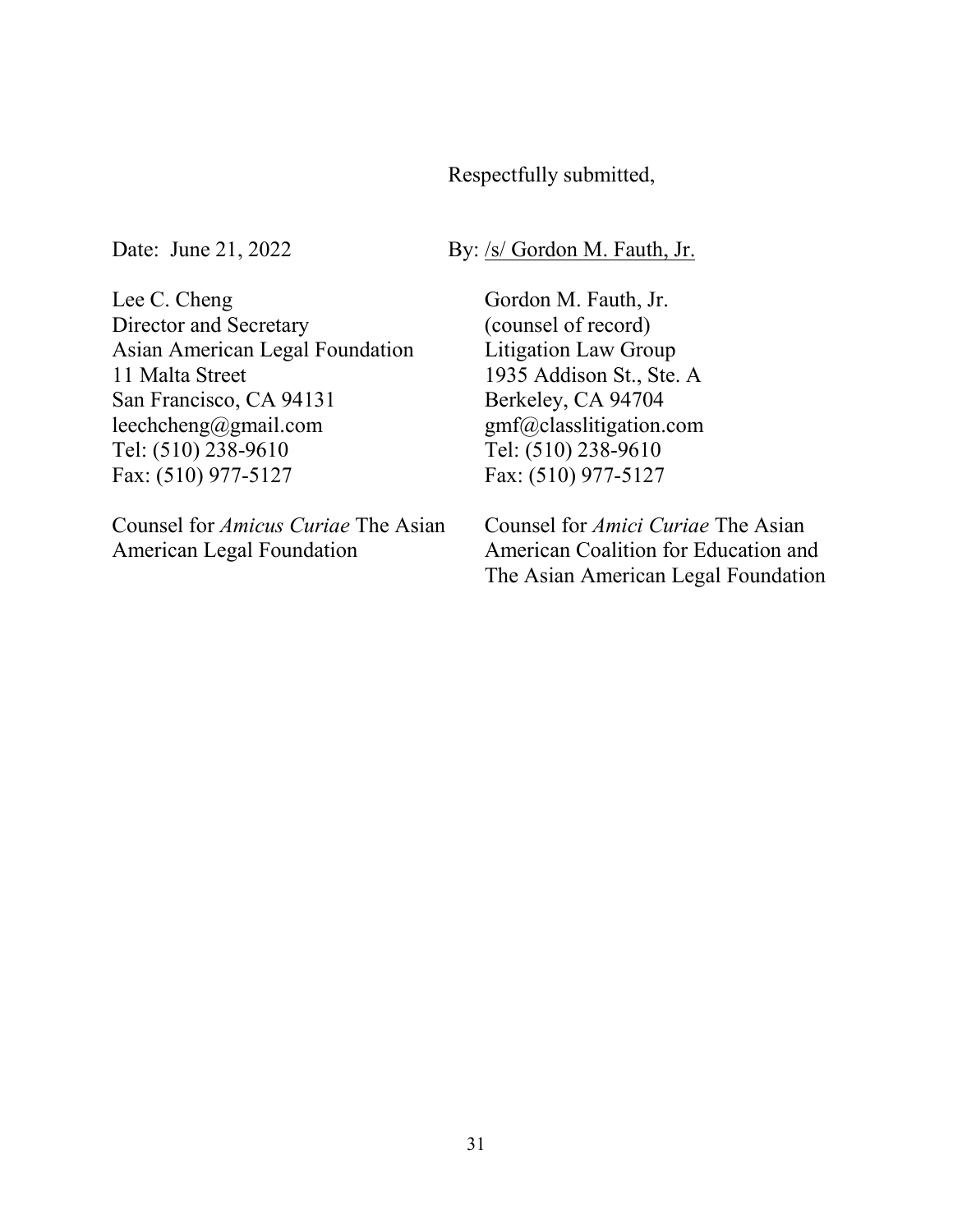## **CERTIFICATE OF COMPLIANCE**

 This *amici curiae* brief complies with all requirements for form. This brief complies with the type-volume limitations of Fed. R. App. P. 29(a)(5) and Fed. R. App. P. 32(a)(7)(B)(i). Excluding the parts exempted by Fed. R. App. P. 32(f), it contains 6,492 words. This brief complies with the typeface requirements of Fed. R. App. P. 32(a)(5) and the type style requirements of Fed. R. App. P. 32(a)(6). It has been prepared using Microsoft Word in a proportionally-spaced typeface in 14 point Times New Roman type.

Date: June 21, 2022 /s Gordon M. Fauth, Jr.